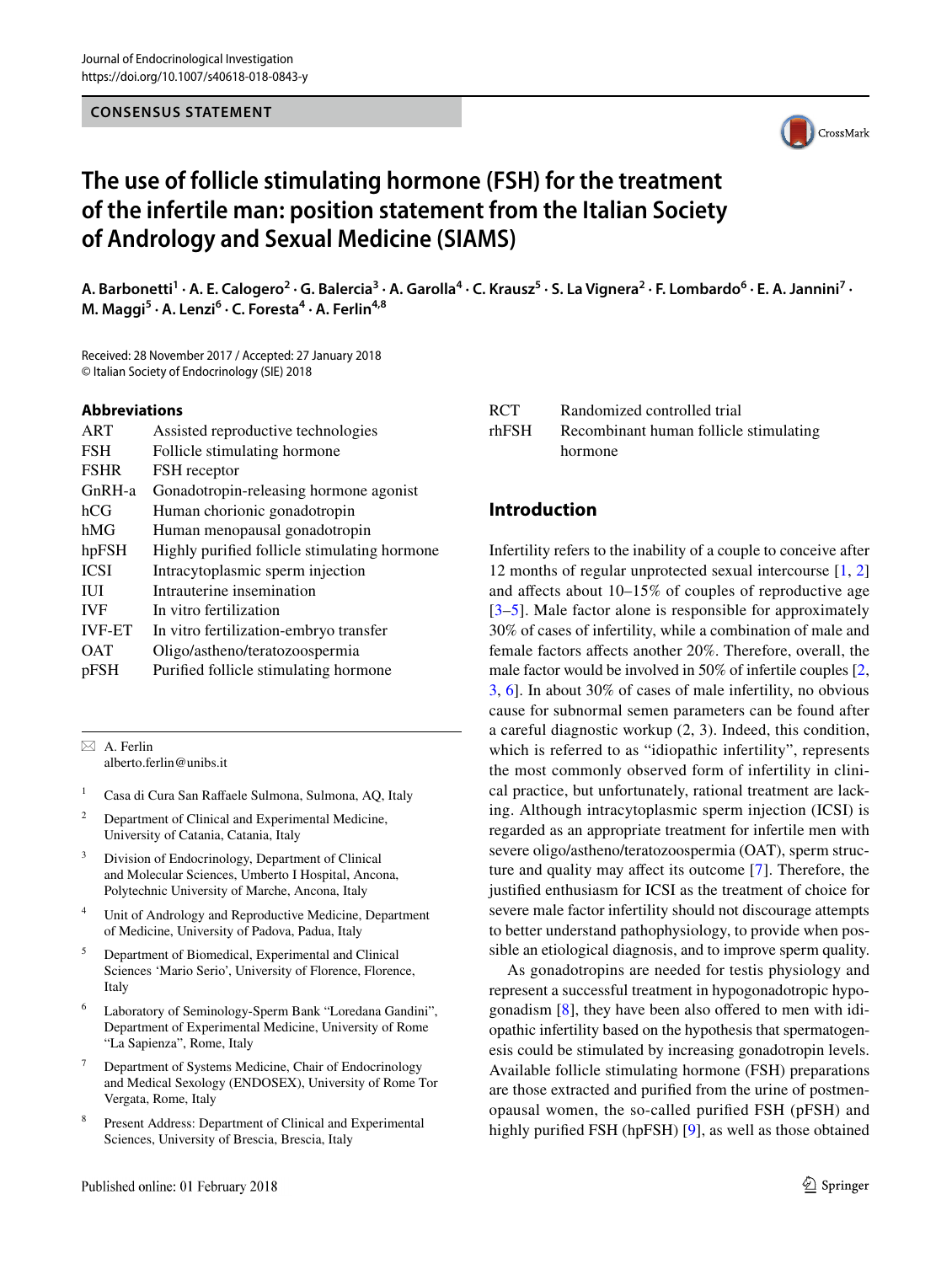from recombinant in vitro technology (rhFSH) [[10\]](#page-12-8). Combination strategies with human chorionic gonadotropin (hCG) can be used in men with hypogonadotropic hypogonadism to restore intratesticular testosterone concentrations and induce spermatogenesis [\[11\]](#page-12-9). The addition of rhFSH to hCG treatment protocols results in normal testicular growth and hastens the induction of spermatogenesis in young men with hypogonadotropic hypogonadism [[12\]](#page-12-10). These strategies seem to be efective even in men with late-onset hypogonadism [\[13](#page-12-11)]. On the contrary, FSH administration as single therapy is usually considered in men with idiopathic infertility and gonadotropins within the normal range.

Actually, results obtained in idiopathic infertility seem to be still controversial. In fact, the effectiveness of FSH therapy in improving semen parameters in idiopathic male-factor infertility has not been demonstrated by some authors [\[7,](#page-12-5) [14](#page-12-12)[–24](#page-13-0)], whereas others have reported signifcant improvements in sperm quality and/or pregnancy rates after FSH treatment  $[15, 16, 20, 21, 24–41]$  $[15, 16, 20, 21, 24–41]$  $[15, 16, 20, 21, 24–41]$  $[15, 16, 20, 21, 24–41]$  $[15, 16, 20, 21, 24–41]$  $[15, 16, 20, 21, 24–41]$  $[15, 16, 20, 21, 24–41]$  $[15, 16, 20, 21, 24–41]$  $[15, 16, 20, 21, 24–41]$  $[15, 16, 20, 21, 24–41]$ . A meta-analysis by the Cochrane Collaboration [\[42\]](#page-13-5), only including randomized controlled trials (RCTs), showed that infertile men who received FSH had a signifcant increase in spontaneous pregnancy rate per couple with respect to patients receiving placebo or no treatment, whereas no signifcant diference between the two groups in terms of pregnancy rate after assisted reproductive technologies (ART) was observed. More recently, in another meta-analysis [[43](#page-13-6)], including all available controlled clinical trials, when compared to placebo or untreated controls, men receiving FSH showed a signifcant improvement in sperm concentration and quality and exhibited a signifcant increase in spontaneous and ART-related pregnancy rate.

The aim of the present article was to analyse the state of the art regarding the clinical evidence on the efectiveness of FSH therapy in male infertility and to provide a position statement on its use from the Italian Society of Andrology and Sexual Medicine (SIAMS). In particular, three major outcomes were assessed: improvement of conventional sperm parameters, improvement of sperm DNA integrity, and improvement of pregnancy rate. The suitability of available possible predictors of response to FSH treatment has been also assessed according to the Evidence-Based Medicine (EBM) criteria. The task force used the following internationally shared coding system [\[44\]](#page-13-7): (1) "we recommend" indicates a strong recommendation; (2) "we suggest" denotes a weak recommendation. As far as the evidence grading is concerned: ØOOO denotes very low-quality evidence; ØØOO, low quality; ØØØO, moderate quality; and ØØØØ, high quality.

# **Efects of FSH on conventional sperm parameters**

#### **Recommendations**

- 1. We recommend not prescribing FSH treatment for improving sperm parameters in all infertile men before a specifc diagnostic workup (1 ØØØØ).
- 2. We recommend not using FSH treatment in azoospermic men and in men with obstructive/sub-obstructive forms of infertility (1 ØØØØ).
- 3. We suggest the use of FSH (either purifed or recombinant) to increase sperm concentration and motility in infertile normogonadotropic men with idiopathic oligozoospermia or OAT (2 ØØØO).

### **Evidence**

Several studies have shown that FSH treatment improves conventional sperm parameters in oligozoospermic men with gonadotropin levels within the normal range (generally  $1-8$  IU/l) [[36](#page-13-8)]. A meta-analysis showed a significant improvement of sperm concentration after FSH administration, with a mean improvement of  $2.66 \times 10^6$ /ml (95% CI 0.47, 4.84;  $p = 0.02$ ,  $n = 520$ ) and a non-significant improvement of concentration of sperm with progressive motility, with a mean raise of  $1.22 \times 10^6$ /ml (95% CI – 0.07, 2.52;  $p = 0.06$ ,  $n = 332$ ) [\[43\]](#page-13-6). The efficacy of FSH treatment has been associated with FSH dose and duration of the treatment  $[24]$  $[24]$  (Table [1](#page-2-0)), and with the molecule specifically used (e.g. rhFSH, pFSH, hpFSH) (Table [2](#page-5-0)).

Concerning the dosage, the evidence from the literature survey suggests that it depends on the type of FSH prescribed. Several observational studies described the efficacy of hpFSH administered at weekly cumulative doses  $\leq$  450 IU (e.g. 150 IU three times a week, 75 IU on alternate days, etc.) for 3 months (Table [2](#page-5-0)). With this type and dosage of FSH, a signifcant improvement of the sperm concentration was showed in all the studies and most of them reported a benefcial efect on sperm motility as well [[29–](#page-13-9)[32](#page-13-10), [34,](#page-13-11) [40,](#page-13-12) [41](#page-13-4), [45\]](#page-13-13). Data on the efficacy of hpFSH on sperm morphology are less consistent [\[20](#page-13-2)]. In contrast to hpFSH, rhFSH, administered at a weekly cumulative dose  $\leq 450$  IU, resulted to be less effective. In more detail, one randomized controlled trial (RCT) [\[23\]](#page-13-14) and one observational study [[33\]](#page-13-15) reported contrasting results on sperm concentration, motility and morphology following treatment with αfollitropin. In the study by Colacurci et al. [[23](#page-13-14)], the administration of 150 IU on alternate days for 3 months did not signifcantly improve conventional sperm parameters, whereas the administration of 150 IU three times a week for 3 months was able to improve sperm concentration, motility and morphology [[33\]](#page-13-15). According to one RCT [\[46](#page-13-16)] and one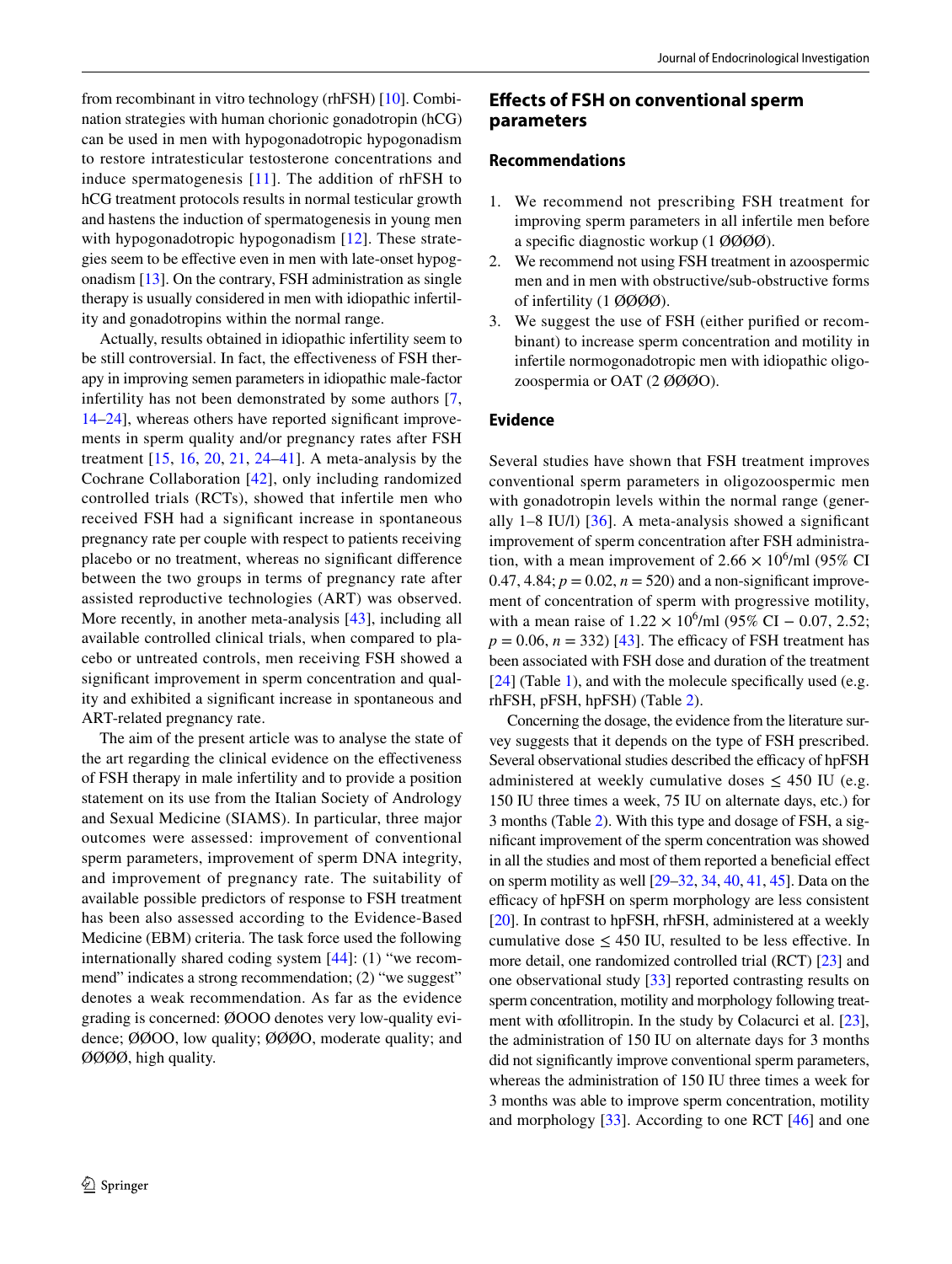| Author                                                  | Cohort                                                       | Dosage                                                                                                                                                                     | Outcome                                                                                                                       |
|---------------------------------------------------------|--------------------------------------------------------------|----------------------------------------------------------------------------------------------------------------------------------------------------------------------------|-------------------------------------------------------------------------------------------------------------------------------|
| Low-dose therapy (weekly cumulative dose $\leq$ 450 IU) |                                                              |                                                                                                                                                                            |                                                                                                                               |
| Observational study<br>Acosta et al. [15]               | 26 matched controls with<br>24 men with OAT vs<br><b>DAT</b> | pFSH; 150 IU three times a week for 3 months                                                                                                                               | No significant change in sperm concentration,<br>motility and morphology                                                      |
| Observational study<br>Bartoov et al. [16]              | 31 men with teratozoospermia                                 | pFSH; 75 IU daily for 1 month                                                                                                                                              | No significant change in sperm concentration,<br>motility and morphology                                                      |
| Observational study<br>Iacono et al. [82]               | 33 men with idiopathic oligozoospermia vs 28<br>controls     | pFSH; 150 IU three times per week for 3 months<br>$(n = 17)$                                                                                                               | No significant change in sperm concentration,<br>motility and morphology                                                      |
| Observational study<br>Baccetti et al. [7]              | 81 men with idiopathic infertility                           | pFSH; 150 IU three times per week for 3 months<br>for test group ( $n = 66$ ); saline for placebo<br>group ( $n = 15$ )                                                    | No significant change in sperm concentration,<br>motility and morphology                                                      |
| Foresta et al. [68]<br>RCT                              | 90 men with oligozoospermia                                  | pFSH; 75 IU three times per week for 3 months<br>for test group ( $n = 60$ ); saline for placebo<br>group $(n = 30)$                                                       | Increase in sperm concentration in responding<br>patients ( $n = 20$ ; $p < 0.01$ )                                           |
| Observational study<br>Radicioni et al. [29]            | varicocele<br>20 men with left-side                          | hpFSH; 75 IU three times per week for 3 months                                                                                                                             | progressive motility and morphology ( $p < 0.05$ )<br>Significant improvement in sperm concentration,                         |
| Observational study<br>Dirnfeld et al. [83]             | 102 matched controls<br>76 men with OAT vs                   | pFSH; 75 IU daily for 3 months for treated<br>group; no treatment for controls                                                                                             | Significant increase in sperm motility ( $p < 0.05$ )                                                                         |
| Observational study<br>Arnaldi et al. [30]              | 10 men with OAT                                              | hpFSH; 150 IU three times per week for<br>6 months                                                                                                                         | Increase in sperm concentration ( $p < 0.05$ ) and<br>motility ( $p < 0.05$ )                                                 |
| Observational study<br>Foresta et al. [31]              | 135 men with OAT                                             | hpFSH; Group 1 ( $n = 78$ ): 75 IU three times per<br>week for 3 months; Group 2 ( $n = 57$ ): 75 IU<br>daily for 3 moths                                                  | responding patients of both groups ( $p < 0.001$ )<br>Significant increase in sperm concentration in                          |
| Observational study<br>Zarilli et al. [32]              | 56 men with oligozoospermic vs 20 controls                   | hpFSH;75 IU on alternate days for 3 months                                                                                                                                 | Significant improvement in sperm concentration<br>$(p < 0.05)$ , motility $(p < 0.01)$                                        |
| Foresta et al. [46]<br>RCT                              | 15 matched controls<br>30 men with OAT vs                    | rhFSH; Group 1 ( $n = 15$ ); 50 IU three times per<br>week for 3 months; Group 2 ( $n = 15$ ): 100 IU<br>three times per week for 3 months. No treat-<br>ment for controls | Significant increase in sperm concentration in 11<br>men in Group 2 ( $p < 0.05$ )                                            |
| Observational study<br>Caroppo et al. [33]              | 33 men with OAT                                              | 3 months for test group ( $n = 23$ ); no treatment<br>rhFSH; 150 IU three times per week for<br>for control group $(n = 10)$                                               | $(p < 0.05)$ , motility $(p < 0.05)$ and morphology<br>Significant improvement in sperm concentration<br>(p < 0.001)          |
| Fernandez-Arjona et al. [34]<br>Observational study     | 29 men with oligozoospermia                                  | hpFSH; 75 daily for 3 months                                                                                                                                               | Significant improvement in sperm concentration,<br>motility and morphology ( $p < 0.05$ )                                     |
| Foresta et al. [21]<br>RCT                              | 112 men with idiopathic oligozoospermia                      | alternate days for 3 months; no treatment for<br>rhFSH; treated group ( $n = 62$ ): 100 IU on<br>control group $(n = 50)$                                                  | No significant difference among conventional<br>sperm parameters                                                              |
| Observational study<br>Efesoy et al. [22]               | 16 men with idiopathic oligoasthenozoospermia                | week for 3 months; Group 2 ( $n = NR$ ): 150 IU<br>rhFSH; Group $1 (n = NR)$ ; 100 IU twice per<br>three times per week for 3 months                                       | No significant change in sperm motility                                                                                       |
| Observational study<br>Palomba et al. [45]              | 36 men with oligozoospermia                                  | hpFSH; 150 IU three times per week for<br>3 months                                                                                                                         | $(p = 0.047)$ , motility $(p = 0.041)$ and morphol-<br>Significant improvement in sperm concentration<br>$\log y (p = 0.023)$ |

<span id="page-2-0"></span>Table 1 Effects of FSH treatment on conventional sperm parameters in normogonadotropic infertile men **Table 1** Efects of FSH treatment on conventional sperm parameters in normogonadotropic infertile men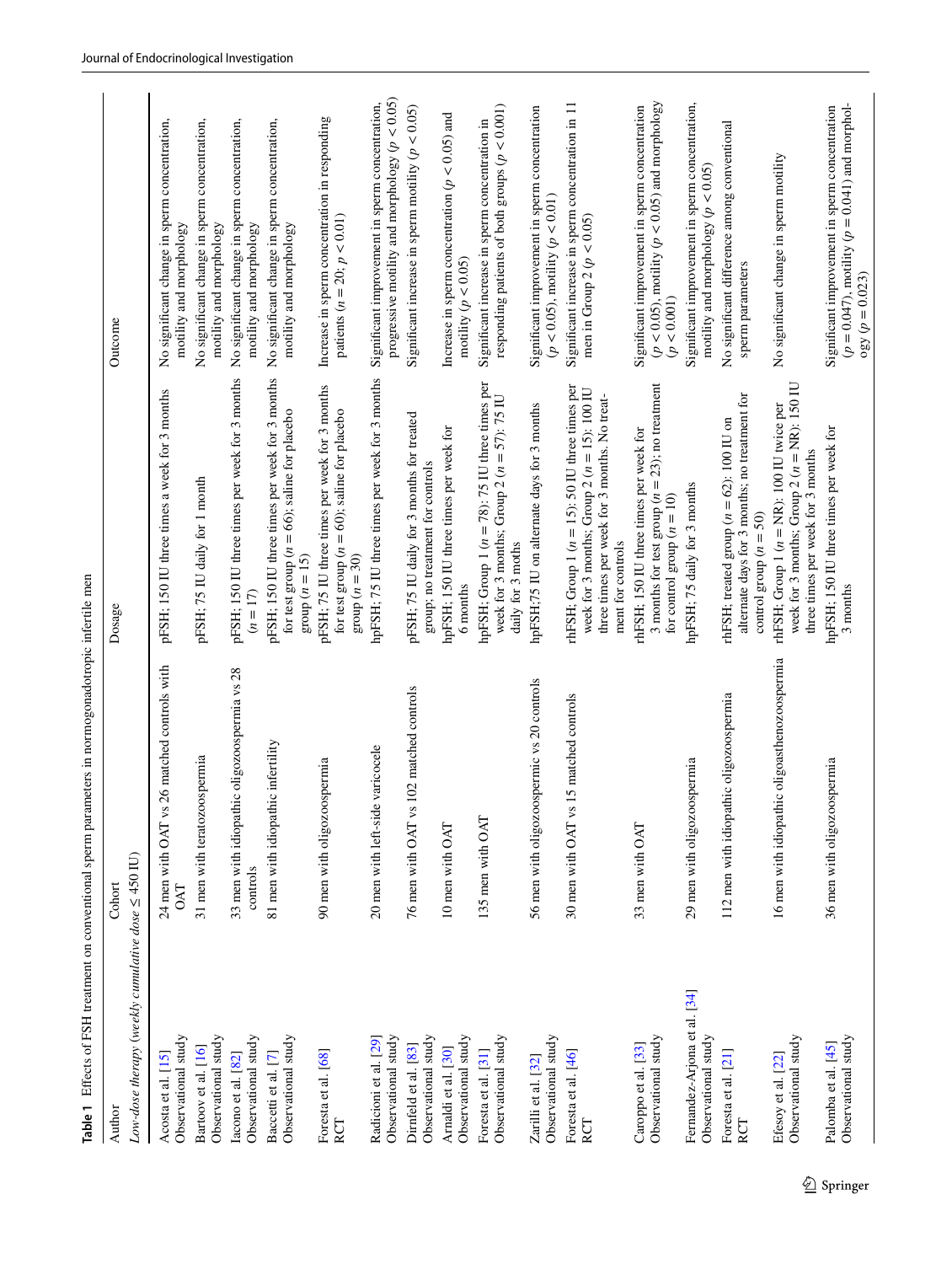| Author                                                             | Cohort                                                              | Dosage                                                                                                                                                                                                                                                                        | Outcome                                                                                                                                                                             |
|--------------------------------------------------------------------|---------------------------------------------------------------------|-------------------------------------------------------------------------------------------------------------------------------------------------------------------------------------------------------------------------------------------------------------------------------|-------------------------------------------------------------------------------------------------------------------------------------------------------------------------------------|
| Low-dose therapy (weekly cumulative dose $\leq$ 450 IU)            |                                                                     |                                                                                                                                                                                                                                                                               |                                                                                                                                                                                     |
| Colacurci et al. [23]<br>RCT                                       | 129 men with OA                                                     | nate days for 3 months; control group $(n = 64)$ :<br>rFSH; treated group $(n = 65)$ : 150 IU on alter-<br>non-antioxidant vitamin supplements                                                                                                                                | No significant difference among conventional<br>sperm parameters                                                                                                                    |
| Condorelli et al. [37]<br>Observational study                      | oligoasthenozoospermia<br>54 men with idiopathic                    | week for 3 months; hpFSH; Group $C(n = 14)$<br>rhFSH; Group A ( $n = 20$ ) (ofollitropin): 150 IU<br>$(n = 20)$ ( $\beta$ follitropin): 150 IU three times per<br>(urofollitropin): 150 IU three times per week<br>three times per week for 3 months; Group B<br>for 3 months | No significant difference among sperm concentra-<br>tion and motility. Significant improvement in<br>sperm morphology ( $p < 0.05$ )                                                |
| $\mathop{\mathrm{Ding}}\limits_{\mathrm{RCT}}$ et al. [24]         | ic oligozoospermia<br>354 men with idiopath                         | hpFSH; Group 1 ( $n = NR$ ): 50 IU on alternate<br>100 IU on alternate days for three months<br>days for three months; Group 2 $(n = NR)$ :                                                                                                                                   | No significant change in sperm concentration,<br>motility, morphology                                                                                                               |
| Casamonti et al. [40]<br>Observational study                       | 40 oligo- and/or astheno- and/or teratozoosper-<br>mic patients     | hpFSH (75 IU on alternate days for 3 months)                                                                                                                                                                                                                                  | $(p = 0.002)$ , motility $(p = 0.000)$ and morphol-<br>Significant improvement in total sperm number<br>$\log y (p = 0.008)$                                                        |
| no treatment for control group ( $n = 50$ )<br>Garolla et al. [41] | 166 men with idiopathic oligozoospermia                             | $(n = 84)$ :150 IU three times per week for<br>3 months; no treatment for control group<br>hpFSH (urofollitropin); treated group<br>$(n = 82)$                                                                                                                                | tion, total sperm count and forward motility (all<br>$p < 0.05$ ), with a doubling of sperm count with<br>Significant improvement in sperm concentra-<br>respect to T0 and controls |
| High-dose therapy (weekly cumulative dose $\geq$ 450 IU)           |                                                                     |                                                                                                                                                                                                                                                                               |                                                                                                                                                                                     |
| Observational study<br>Iacono et al. [82]                          | oligozoospermia vs 28<br>33 men with idiopathic<br>matched controls | pFSH; 150 IU daily for 3 months $(n = 16)$                                                                                                                                                                                                                                    | $(p < 0.0001)$ and morphology $(p < 0.007)$<br>Significant improvement in sperm motility                                                                                            |
| Observational study<br>Strehler et al. [27]                        | 46 men with OAT                                                     | hpFSH; 150 IU daily for three months                                                                                                                                                                                                                                          | Significant improvement in sperm morphology<br>$(p<0.001)$                                                                                                                          |
| Kamischke et al. [18]<br>RCT                                       | 67 men with OAT                                                     | control group ( $n = 33$ ): saccharose 30 mg three<br>rhFSH ( $\alpha$ -follitropin); treated group ( $n = 34$ ):<br>150 IU daily for 3 months and saccharose<br>30 mg three times per week for 3 months;<br>times per week for 3 months                                      | Slight improvement in progressive sperm motility<br>in saccharose-only group ( $p > 0.05$ )                                                                                         |
| Observational study<br>Baccetti et al. [20]                        | 44 men with OAT                                                     | for 3 months; no treatment for control group<br>hpFSH; treated group $(n = 24)$ : 150 IU daily<br>$(n = 20)$                                                                                                                                                                  | No significant change in sperm concentration,<br>motility, morphology                                                                                                               |
| Paradisi et al. [35]<br>RCT                                        | 30 men with OAT                                                     | per week for 4 months; control group $(n = 15)$ :<br>alternate days and saccharose 30 mg 3 times<br>rhFSH; treated group $(n = 15)$ : 300 IU on<br>saccharose 30 mg 3 times per week for<br>4 months                                                                          | Increase in sperm concentration and motility                                                                                                                                        |
| Observational study<br>Paradisi et al. [38]                        | 60 infertile men with moderate/severe oligoas-<br>thenozoospermia   | alternate days for $\geq 4$ months; control group<br>rhFSH; treated group ( $n = 45$ ): 300 IU on<br>$(n = 15)$ : placebo                                                                                                                                                     | Marked increase in sperm count and no change in<br>sperm motility, morphology and viability                                                                                         |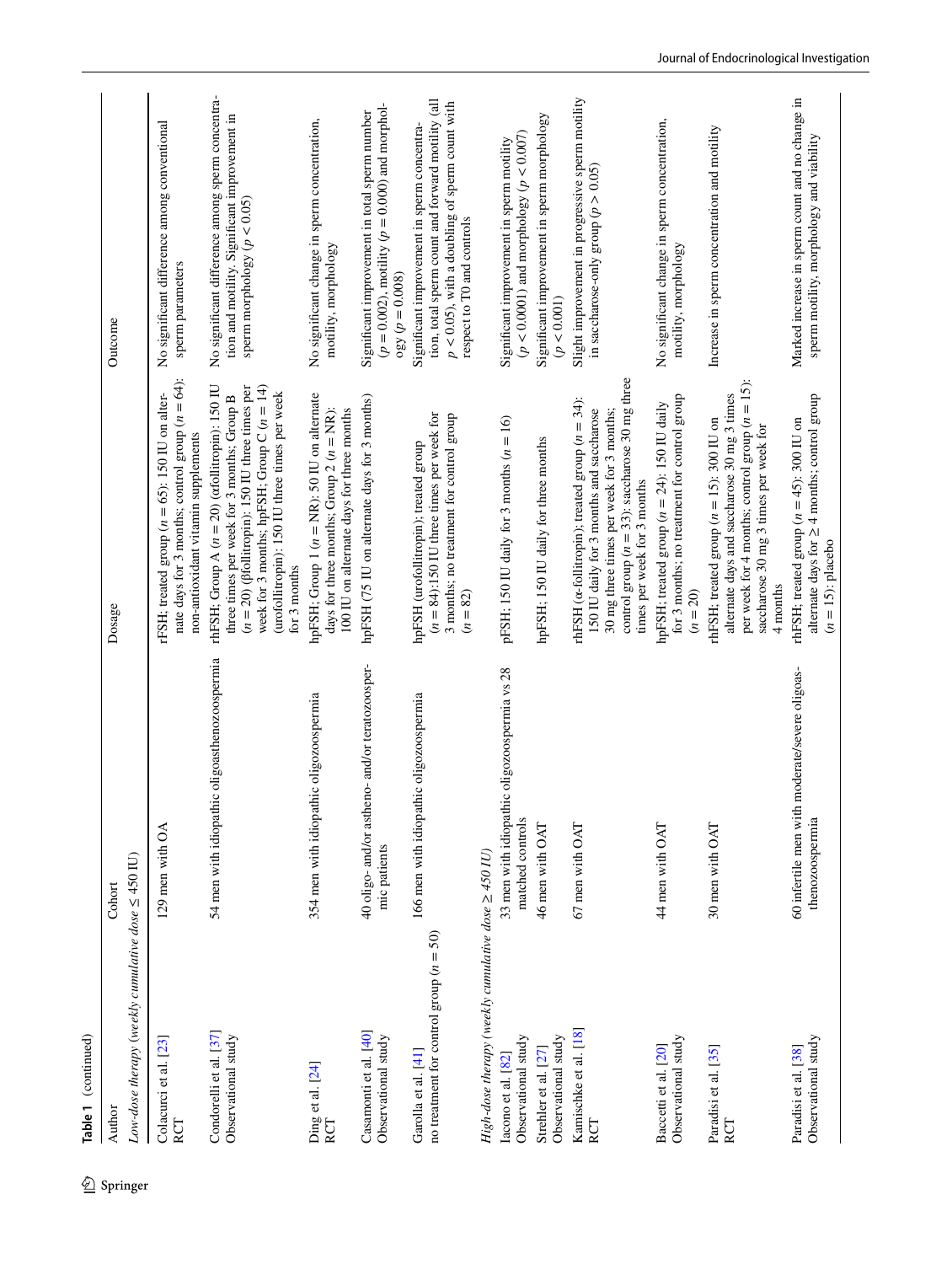| Author           | Cohort                                                                                                                                                                | Dosage                                                                                     | Outcome                                                                                                                                                                                                                                                                                     |
|------------------|-----------------------------------------------------------------------------------------------------------------------------------------------------------------------|--------------------------------------------------------------------------------------------|---------------------------------------------------------------------------------------------------------------------------------------------------------------------------------------------------------------------------------------------------------------------------------------------|
|                  | Low-dose therapy (weekly cumulative dose $\leq$ 450 IU)                                                                                                               |                                                                                            |                                                                                                                                                                                                                                                                                             |
| Ding et al. [24] | 354 men with idiopathic oligozoospermia                                                                                                                               | 300 IU on alternate days for 3 and 5 months<br>days for three months; Group 2 $(n = NR)$ : | result was observed beginning at the 3rd months.<br>A significant increase in sperm morphology and<br>hpFSH; Group 1 (n = NR): 200 IU on alternate Sperm number was significantly increased; this<br>motility was observed with a dose of 300 IU,<br>respectively, at the 4th and 5th month |
|                  | FSH follicle stimulating hormone, hp highly purified FSH, OAT oligoasthenoteratozoospermia, pFSH purified FSH, RCT randomized controlled trial, thFSH recombinant FSH |                                                                                            |                                                                                                                                                                                                                                                                                             |

**Table 1**

(continued)

observational study [[22](#page-13-19)], βfollitropin, administered at a weekly cumulative dose  $\leq 450$  IU, does not improve sperm motility and morphology, in a 3-month-long trial. Finally, in another study, the treatment with rhFSH did not seem to be more efec tive than treatment with hpFSH at the same weekly cumulative dose of 450 IU for 3 months [[37](#page-13-20)].

Few studies reported the efects of rhFSH and hpFSH administered at a weekly cumulative dose > 450 IU on con ventional sperm parameters. In particular, two observational studies [[20](#page-13-2), [27](#page-13-21)], using hpFSH at a daily dose of 150 IU, found no positive effect on sperm concentration and morphology after a 3-month-long therapy. Such studies reported contrasting results for sperm motility. On the contrary, an RCT reported positive effect on sperm concentration after a 3-month-long therapy with 200 IU administered on alternate days. In addition, a signifcant increase in sperm motility and morphology was recorded using 300 IU on alternate days for 5 months [[24](#page-13-0)]. Two RCTs [\[18](#page-13-22), [35\]](#page-13-23) and one obser - vational study [\[38](#page-13-24)] investigated the effects of rhFSH at the doses of 150 IU daily [\[18](#page-13-22)] or 300 IU on alternate days [[35,](#page-13-23) [38](#page-13-24)[\]](#page-13-22) on conventional sperm parameters. Apart from one RCT [[18\]](#page-13-22), the others reported positive efects on sperm concentration. Treatment with pFSH, both at low- (150 IU three times a week, 75 IU daily, 75 IU three times a week for 3 months) and at high doses (150 daily for 3 months) showed mild effect on sperm concentration, motility and morphology, according to an RCT and several observational studies (Table [2](#page-5-0)). No study on biosimilar FSH has been performed.

As far as the duration of FSH therapy is concerned, in the majority of the previously discussed studies the FSH administration was 3 months long. Only four studies [\[24](#page-13-0), [30,](#page-13-17) [35](#page-13-23), [38](#page-13-24)] evaluated the efects on conventional sperm param eters after 4-month-long therapies (two studies administered rhFSH, two hpFSH) and all of them reported a signifcant improvement of the sperm concentration. A significant i[ncr](#page-13-0)[eas](#page-13-17)e [in](#page-13-23) sperm motility was registered by three studies [[24,](#page-13-0) [30](#page-13-17), [35\]](#page-13-23). Furthermore, 4-month-long therapies did not improve sperm morphology, whereas it was signifcantly increased at the ffth month [\[24\]](#page-13-0). Although supported by relatively few studies, these data may suggest a higher ef cacy for long-term FSH administration.

#### **Value**

Evidence supporting the use of FSH in infertile normogon adotropic men with idiopathic oligozoospermia or OAT is of moderate quality.

# **Remarks**

The evidence reported above derives from RCTs and observational studies. The literature lacks meta-analysis of RCTs. Since human spermatogenesis takes about 72 days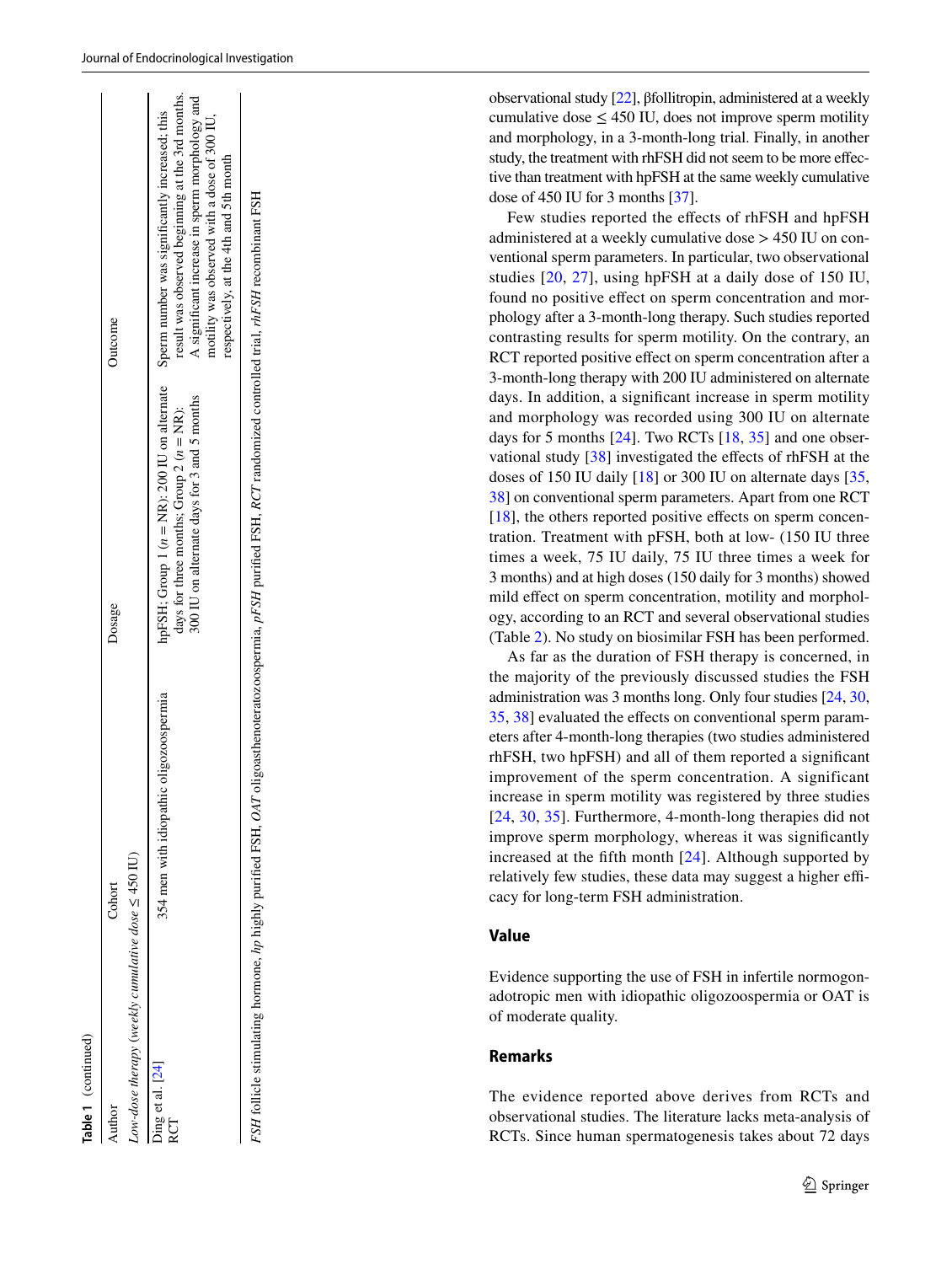<span id="page-5-0"></span>

| Table 2 Effects of FSH treatment on conventional sperm parameters in normogonadotropic infertile men according with the specific FSH mol- |  |  |  |  |
|-------------------------------------------------------------------------------------------------------------------------------------------|--|--|--|--|
| ecule and the dose used                                                                                                                   |  |  |  |  |

| Type of study                                                                                                                                  | Dosage                                   | Concentration                    |                    | Motility Morphology |
|------------------------------------------------------------------------------------------------------------------------------------------------|------------------------------------------|----------------------------------|--------------------|---------------------|
| Low dose-therapy (weekly cumulative dose $\leq 450$ IU)<br>pFSH                                                                                |                                          |                                  |                    |                     |
| Acosta et al. [15] Ob.S. urofollitropin Group<br>1: FSH 5-15 mIU/ml; Group 2: FSH 16-25<br>mIU/ml; Group 3: $FSH > 25$ mIU/ml                  | 150 IU three times a week for 3 months – |                                  |                    |                     |
| Bartoov et al. [16] Ob.S. urofollitropin FSH<br>within the normal range                                                                        | 75 IU daily for 1 month                  |                                  |                    |                     |
| Iacono et al. [82] Ob.S.                                                                                                                       | 150 IU three times a week for 3 months   |                                  |                    |                     |
| Baccetti et al. [7] Ob.S. urofollitropin [< 12<br>UI/I]                                                                                        | 150 IU three times a week for 3 months   |                                  |                    |                     |
| Foresta et al. [68] RCT urofollitropin [3.4 $\pm$ 1.1 75 IU three times a week for 3 months<br>UI/1                                            |                                          | $- (+ in 33\% of patients)$      |                    |                     |
| Dirnfeld et al. $[83]$ Ob.S. urofollitropin + hCG; 75 IU daily for 3 months<br>(Chorigon) 5000 UI every 5 days; FSH within<br>the normal range |                                          |                                  | $^{+}$             |                     |
| hpFSH                                                                                                                                          |                                          |                                  |                    |                     |
| Radicioni et al. [29] Ob.S. urofollitropin<br>$[2.3 - 12.3$ UI/l]                                                                              | 75 IU three times a week for 3 months    | $^{+}$                           | $^{+}$             | $^{+}$              |
| Arnaldi et al. [30] Ob.S. urofollitropin FSH<br>within the normal range                                                                        | 150 IU three times a week for 6 months   | $+$                              | $^{+}$             |                     |
| Foresta et al. [31] Ob.S. urofollitropin [Group                                                                                                | 75 IU daily for 3 months                 | $\overline{+}$                   |                    |                     |
| A: $3.5 \pm 1.8$ IU/l, Group B: $12.5 \pm 5.8$ IU/ml,<br>Group C: $18.9 \pm 10.7$ IU/ml, according to the<br>histology]                        | 75 IU three times a week for 3 months    | $^{+}$                           |                    |                     |
| Zarilli et al. [32] Ob.S.[4.9 ± 0.5 UI/l]                                                                                                      | 75 IU on alternate days for 3 months     | $\pm$                            | $\hspace{0.1mm} +$ | NR                  |
| Fernandez-Arjona et al. [34]<br>Ob.S.urofollitropin $[3.8 \pm 1.35 \text{ UI/}1]$                                                              | 75 IU daily for 3 months                 | $\overline{+}$                   | $\overline{+}$     | $^{+}$              |
| Palomba et al. [45] Ob.S.urofollitropin<br>$[7.0 \pm 1.1 \text{ UJ/l}]$                                                                        | 150 IU three times a week for 3 months   | $+$                              | $^{+}$             | $^{+}$              |
| Condorelli et al. [37] Ob.S. urofollitropin<br>$[3.1 \pm 4.6 \text{ UJ/l}]$                                                                    | 150 IU three times a week for 3 months   | $\overline{\phantom{a}}$         |                    | $\mathrm{+}$        |
| Casamonti et al. [40] Ob.S. urofollitropin [< 8<br>UI/1                                                                                        | 75 IU on alternate days for 3 months     | $\mathrm{+}$                     | $\, +$             | $\mathrm{+}$        |
| Garolla et al. $[41]$ Ob.S. urofollitropin $[< 8]$<br>UI/11                                                                                    | 150 IU three times a week for 3 months   | $^{+}$                           | $\,{}^+$           |                     |
| Ding et al. [24] RCT urofollitropin $[4.8 \pm 1.9]$                                                                                            | 50 IU on alternate days for 3 months     |                                  |                    |                     |
| UI/I]<br>rhFSH                                                                                                                                 | 100 IU on alternate days for 3 months    |                                  |                    |                     |
| Foresta et al. [46] RCT $\beta$ follitropin [4.1 $\pm$ 2.2                                                                                     | 50 IU three times a week for 3 months    |                                  |                    |                     |
| $(1.6-27)$ UI/I]                                                                                                                               | 100 IU three times a week for 3 months   | $^{+}$                           |                    |                     |
| Caroppo et al. [33] Ob.S. afollitropin<br>$[9.68 \pm 6.05 (1.6 - 27) U I/ml]$                                                                  | 150 IU three times a week for 3 months   | $\overline{+}$                   | $^{+}$             | $^+$                |
| Foresta et al. [21] RCT $[4.6 \pm 1.2 \text{ UI}$ ]                                                                                            | 100 IU on alternate days for 3 months    | $- (+ in 48.4\% of$<br>patients) |                    |                     |
| Efesoy et al. [22] Ob.S. $\beta$ follitropin [7.18 $\pm$ 0.68 100 IU twice a week for 3 months                                                 |                                          |                                  |                    |                     |
| UI/I]                                                                                                                                          | 150 IU three times a week for 3 months   |                                  |                    |                     |
| Colacurci et al. [23] (RCT) afollitropin<br>$[5.9 \pm 1.3 \text{ UJ/l}]$                                                                       | 100 IU on alternate days for 3 months    |                                  |                    |                     |
| Condorelli et al. [37] Ob.S. afollitropin<br>$[2.6 \pm 1.1 \text{ UI/l}]$                                                                      | 150 IU three times a week for 3 months   | $\overline{\phantom{0}}$         |                    | $^{+}$              |
| High dose-therapy (weekly cumulative dose $\geq$ 450 IU)<br>pFSH                                                                               |                                          |                                  |                    |                     |
| Iacono et al. $[82]$ Ob.S.                                                                                                                     | 150 IU daily for 3 months                |                                  | $^{+}$             | $^+$                |
|                                                                                                                                                |                                          |                                  |                    |                     |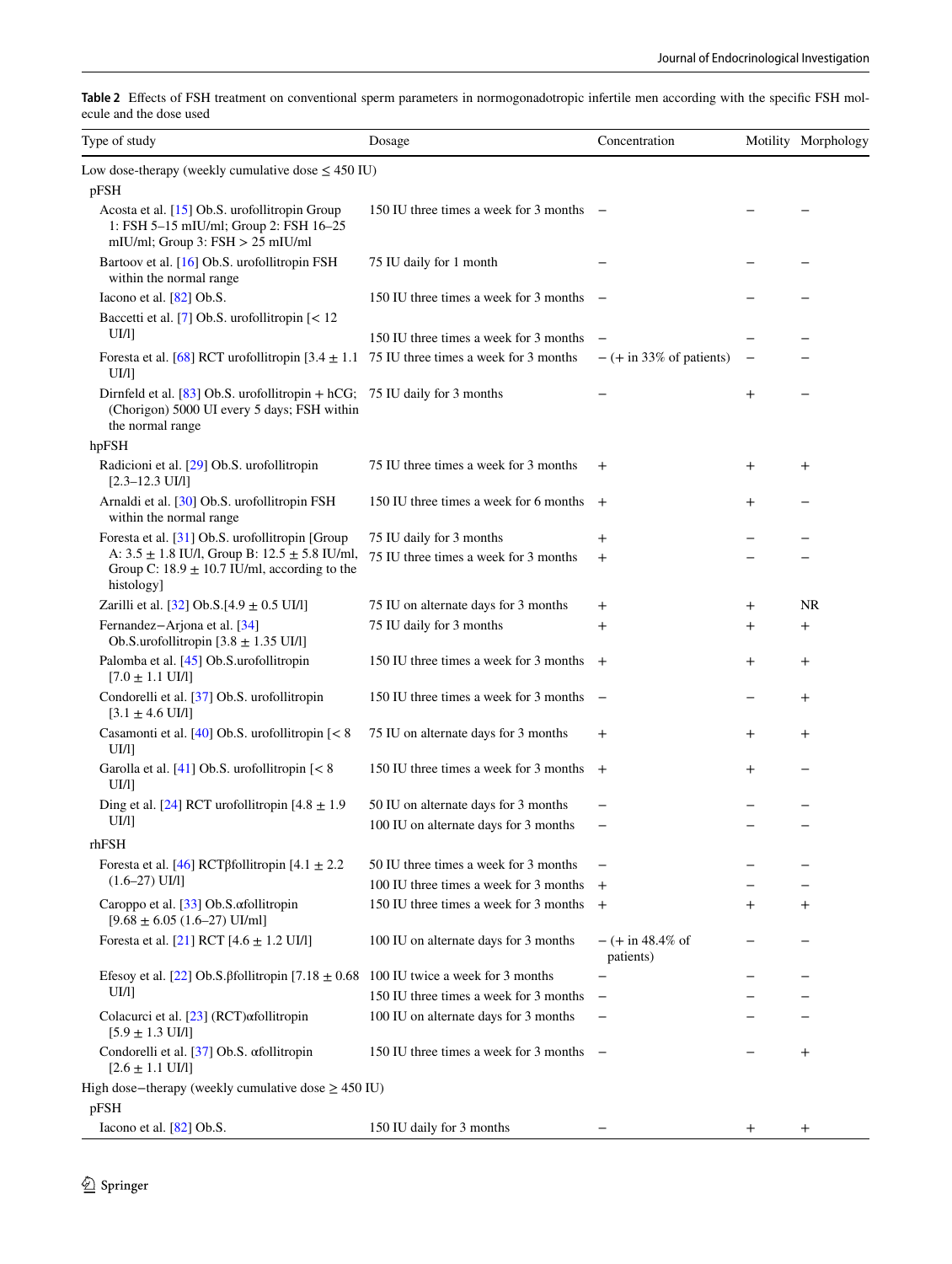**Table 2** (continued)

| Type of study                                                                  | Dosage                                         | Concentration |        | Motility Morphology |
|--------------------------------------------------------------------------------|------------------------------------------------|---------------|--------|---------------------|
| hpFSH                                                                          |                                                |               |        |                     |
| Strehler et al. [27] Ob.S. urofollitropin $\lceil$ < 12<br>UI/I]               | 150 IU daily for 3 months                      |               | $^{+}$ |                     |
| Baccetti et al. [20] Ob.S. urofollitropin $\lceil$ < 12<br>UI/I]               | 150 IU daily for 3 months                      |               |        |                     |
| Ding et al. [24] RCT urofollitropin $[4.8 \pm 1.9]$                            | 200 IU on alternate days for 3 months          | $+$           |        |                     |
| $UI/1$ ]                                                                       | 300 IU on alternate days for 5 months          | $+$           | $^{+}$ | $+$                 |
| rhFSH                                                                          |                                                |               |        |                     |
| Kamischke et al. [18] RCT $\alpha$ follitropin<br>$[5.0 \pm 0.4 \text{ UI/l}]$ | 150 IU daily for 3 months                      |               |        |                     |
| Paradisi et al. [35] RCT $\alpha$ follitropin [4.1 $\pm$ 1.6<br>UI/I]          | 300 IU on alternate days for 4 months          | $+$           | $^{+}$ |                     |
| Paradisi et al. [38] Ob.S. $\alpha$ follitropin [3.9 $\pm$ 1.4<br>UI/I]        | 300 IU on alternate days for $\geq$ 4 months + |               |        |                     |

*FSH* follicle stimulating hormone, *hp* highly purifed FSH, *NR* not reported, *Ob.S.* observational study, *pFSH* purifed FSH, *RCT* randomized controlled trial *rhFSH* recombinant FSH

[\[36\]](#page-13-8), positive effects on all conventional sperm parameters are likely to be observed in  $\geq$  4-month-long therapies [\[24](#page-13-0)]. Unfortunately, only few studies evaluated the effects of FSH therapy administered for longer than 4 months [[24,](#page-13-0) [30](#page-13-17), [35,](#page-13-23) [38](#page-13-24)].

Concerning the FSH plasma concentration before therapy, most of the studies included patients with FSH serum levels within the normal range, but not all the studies specifed the exact FSH mean value of the treated group (Table [2](#page-5-0)).

# **Efects of FSH on pregnancy rate**

### **Recommendations**

- 1. We recommend not prescribing FSH treatment for improving pregnancy rate before a specifc couple-oriented diagnostic workup (1 ØØØØ).
- 2. We suggest the use of FSH (either purifed or recombinant) in normogonadotropic male partners of couples with idiopathic male factor infertility for improving spontaneous pregnancy rate (2  $\emptyset$  $\emptyset$ OO).
- 3. We suggest the use of FSH (either purifed or recombinant) in normogonadotropic male partners of couples with idiopathic male factor infertility for improving pregnancy rate after ART (2 ØOOO).

### **Evidence**

To date, eight randomized studies have reported spontaneous pregnancy rate after FSH treatment for male idiopathic infertility, compared with placebo [[18](#page-13-22), [24,](#page-13-0) [35](#page-13-23), [38](#page-13-24), [47](#page-13-25)] or no treatment [\[17,](#page-13-26) [21,](#page-13-3) [48](#page-14-1)]. Pregnancy rate after ART was evaluated by seven randomized studies [[17](#page-13-26), [20](#page-13-2), [21,](#page-13-3) [24](#page-13-0), [39,](#page-13-27) [41](#page-13-4)], only one of which [\[24](#page-13-0)] was a randomized, double-blind, placebo-controlled trial.

In the double-blind randomized study by Knuth et al. [[47](#page-13-25)], enrolling men with sperm count between 0.1 and  $10 \times 10^6$ /ml, normal serum FSH and long-lasting male factor idiopathic infertility, two pregnancies were reported in the treatment group  $(n = 17)$  within 2 months after cessation of treatment with 150 IU human menopausal gonadotropin (hMG) three times a week for 13 weeks in combination with 2.500 IU hCG twice a week. This spontaneous pregnancy rate was within the limits of chance and not signifcantly diferent from the zero rate observed in the placebo group  $(n = 20)$ .

Both pFSH and hpFSH (150 IU three times a week) were used by Matorras et al. [[17](#page-13-26)] who enrolled couples undergoing intrauterine insemination (IUI) because of male subfertility, reporting a pregnancy rate per woman of 44.38% (26/58) in the FSH group versus 37.18% (29/78) in the untreated group ( $p = 0.47$ ). In this study, indeed, female factor infertility and primary testicular failure were not ruled out, as up to 44% of the couples reported gynaecological disorders and men with FSH levels below 5 IU/l were excluded.

Highly purifed FSH was also used in trials by Baccetti et al. [\[20\]](#page-13-2) and by Garolla et al. [\[41](#page-13-4)]. In the former study, 24 men with idiopathic oligo-asthenozoospermia (FSH level < 12 IU/l) were treated with 150 IU/day hpFSH for 12 weeks. They exhibited a significant improvement in sperm quality, as evaluated by transmission electron microscopy, along with a signifcantly higher pregnancy rate after ICSI with respect to 20 untreated controls (33.0 vs 20.0%). By using hpFSH treatment (150 IU three times a week for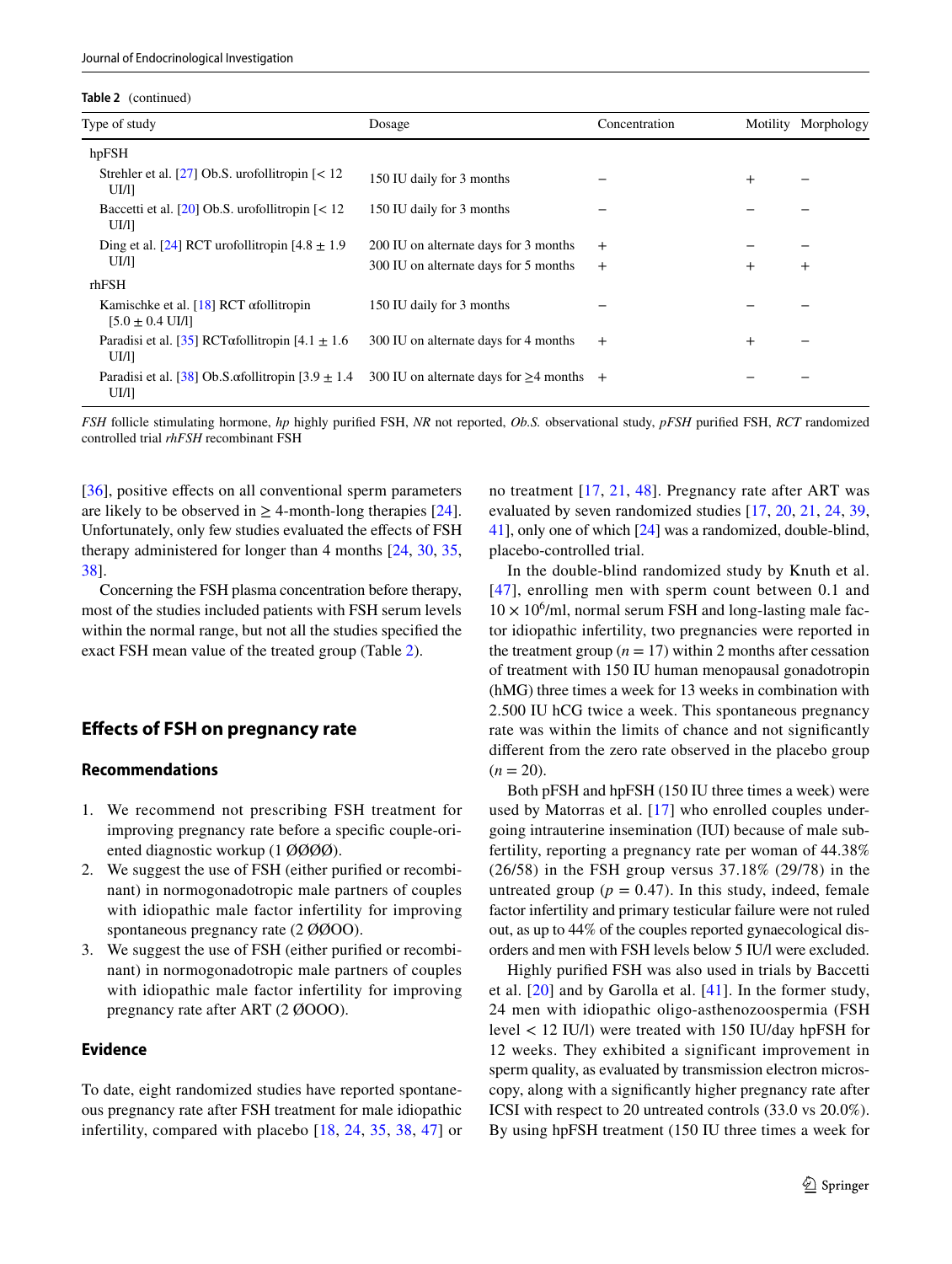3 months), very similar cumulative pregnancy rates (33.3 vs 23.2%) after ART (IUI or ICSI) have been reported by Garolla et al. [[41\]](#page-13-4) on a larger series of couples (86 cases and 82 untreated controls). In this study, the IUI cohort  $(n = 35)$ comprised only cases; whereas, the ICSI cohort  $(n = 131)$ included 82 control subjects and 49 cases [[41\]](#page-13-4). The inclusion criteria for the male partner were: sperm count  $< 20 \times 10^6$ / ml, normal FSH levels (1–8 IU/l) and history of male factor infertility for at least 2 years. Finally, a multicentre placebocontrolled study by Ding et al. [[24](#page-13-0)], representing the trial with the largest study population  $(n = 354)$ , was conducted in the Chinese population to evaluate the efficacy of different doses of hpFSH (ranging from 50 IU to 300 IU on alternate days) with diferent treatment lengths (up to 5 months). Only high doses of hpFSH (300 IU on alternate days) for 5 months improved signifcantly both spontaneous pregnancy rate (30.0 vs 6.8%) and ART pregnancy rate (50.0 vs 18.5%) in comparison to placebo.

In all other randomized studies, rhFSH was used. Kamischke et al. [\[18](#page-13-22)] conducted a double-blind randomized placebo-controlled trial primarily aiming at assessing the efect of rhFSH (150 IU daily for 12 weeks) in improving semen parameters in men with male factor idiopathic infertility (at least 2 semen parameters below the World Health Organization criteria, along with FSH < 12 IU/l). Two spontaneous pregnancies in the treated group  $(n = 31)$  and none in the placebo group  $(n = 30)$  occurred. Further pregnancies were reported by ART more than 3 months after treatment completion, when, however, any beneft derived from FSH therapy was not expected based on spermatogenesis duration.

More recently, in a study by Foresta et al. [[21\]](#page-13-3), 112 men afected by idiopathic oligozoospermia (FSH levels 1–7 IU/l), were randomized to receive rhFSH (100 IU on alternate day for 3 months) or no treatment. A signifcantly higher spontaneous pregnancy rate was observed in the subgroup of men (5/30, 16.7%) exhibiting a signifcant increase in sperm count (responder group), with respect to non-responder (1/32, 3.1%) and untreated groups (2/50, 4.0%). Furthermore, the improvement in semen parameters allowed the responder patients to undergo less frequently in vitro fertilization-embryo transfer (IVF-ET)/ICSI than IUI. In a subsequent study by the same group [[48\]](#page-14-1), the authors' primary end point was to evaluate the response of idiopathic oligozoospermia to rhFSH (150 IU three times a week for 3 months) in terms of improved sperm count on the basis of Ala307Thr-Asn680Ser FSHR gene polymorphisms. In this study, the diference in spontaneous pregnancy rate between treated  $(n = 70)$  and untreated group ( $n = 35$ ) did not reach statistical significance (14.8) vs 4.6%). The same regimen and dose of rhFSH have been more recently used by Farrag et al. [[39](#page-13-27)], enrolling 82 men undergoing ICSI for idiopathic male factor infertility (FSH levels  $\geq$  12 IU/l). In the treatment group, the

authors reported a clinical pregnancy rate after ICSI signifcantly higher compared to the untreated control group (42 vs 20%, respectively, *p* < 0.02).

High doses of rhFSH (300 IU every other day) were used in two double-blind randomized placebo-controlled trials [\[35,](#page-13-23) [38](#page-13-24)], where spontaneous pregnancy was considered only as secondary efficacy outcome and only normogonadotropic men with idiopathic oligozoospermia were enrolled. Although the frst study [[35](#page-13-23)], reported four and no pregnancies after rhFSH (*n* = 15) and placebo treatment  $(n = 15)$ , respectively, the low number of events did not allow a meaningful statistical analysis. In the subsequent study by the same authors [[38](#page-13-24)], the diference reached statistical signifcance: spontaneous pregnancy rate in the treatment group ( $n = 45$ ) was 26.7% while no pregnancy was registered in the placebo group  $(n = 15)$ .

Two meta-analyses were performed in order to comprehensively evaluate whether FSH administration to men with idiopathic male factor infertility could improve pregnancy rates spontaneously and/or after ART [[42](#page-13-5), [43\]](#page-13-6). The frst meta-analysis, published by the Cochrane Collaboration [[42](#page-13-5)], identifed only six valid randomized controlled trials, overall including 457 participants. By meta-analysing available data, authors showed that men who received gonadotropin treatment had almost a fvefold increase in spontaneous pregnancy rate per couple with respect to men receiving placebo or no treatment (OR 4.94, 95% CI 2.13–11.44;  $p = 0.0002$ ). The separate analysis of the four studies reporting spontaneous pregnancy rate only in couples with no female factor reached the same results (OR 5.00, 95% CI 1.88–13.34;  $p = 0.001$ ). On the contrary, no signifcant diference between the two groups in terms of pregnancy rate after ART (IUI or ICSI) was observed. Recently, in another meta-analysis [[43](#page-13-6)] including 15 trials (614 men treated with FSH and 661 men treated with placebo or untreated), concluded that men receiving gonadotropins do not only exhibit a 4.5-fold increase in spontaneous pregnancy rate (95% CI 2.17–9.33, *p* < 0.0001), but also a signifcantly higher pregnancy rate after ART (OR 1.60, 95% CI 1.08–2.37, *p* = 0.02). This meta-analysis also included non-randomized studies [\[33,](#page-13-15) [49\]](#page-14-2), a crossover study by Ben-Rafael et al. [[19\]](#page-13-28) and a randomized study by Foresta et al. [[50](#page-14-3)], where rhFSH was administered to patients with severe testiculopathy after gonadotropin suppression by gonadotropin-releasing hormone agonist (GnRH-a).

### **Value**

The quality of the evidence supporting the use of FSH in normogonadotropic male partner of couples with idiopathic male factor infertility to improve spontaneous pregnancy rate was rated as low. The quality of the evidence to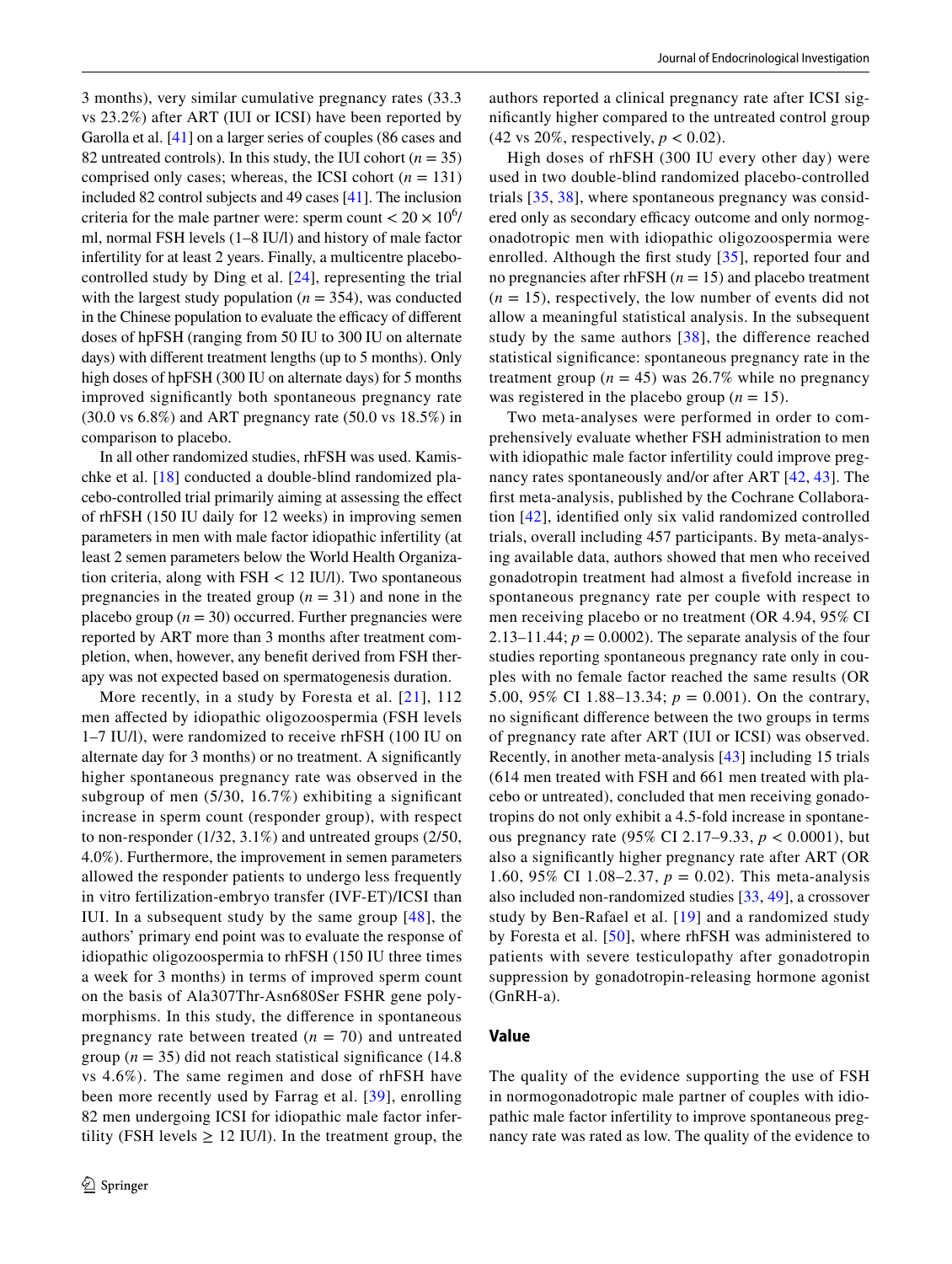suggest the use of FSH in normogonadotropic male partner of couples with idiopathic male factor infertility for improving pregnancy rate after ART was rated as very low.

#### **Remarks**

Although all randomized controlled trials demonstrated a treatment efect in the same direction, favouring gonadotropin therapy, a number of limitations decrease the quality of evidence supporting the recommendations. Firstly, evidence is downgraded by the low number of RCTs, involving few participants and documenting few outcomes with quite large confdence intervals. Indeed, although pooling diferent studies in the meta-analyses showed positive outcomes in terms of spontaneous pregnancy rate [[42,](#page-13-5) [43\]](#page-13-6) and ART-related pregnancy rate [[43](#page-13-6)] after FSH treatment, the collective sample sizes did not allow to achieve adequate power and precision of the overall estimates. To date, only a double-blind randomized placebo-controlled trial has reported pregnancy rates after ART [[24](#page-13-0)]. Secondly, a methodology limitation arises from a possible attrition bias, as only fve studies [[17](#page-13-26), [18,](#page-13-22) [21,](#page-13-3) [24,](#page-13-0) [39\]](#page-13-27), among the available RCTs, correctly reported the dropout rate and the evaluation of data after dropout. Thirdly, enrolled infertile populations were quite heterogeneous with often unknown female factor and diferent types of gonadotropins in different unstandardized empirical regimes and doses, with diferent follow-up lengths were used. In the meta-analysis by Santi et al. [[43](#page-13-6)], sub-dividing studies according to the FSH preparations (purifed/recombinant), the improvement in spontaneous pregnancy rate remained signifcant for each preparation. Nevertheless, as no study compared the efficacy of different FSH preparations, we cannot suggest specifc types of gonadotropins. Similarly, clinical efficacy of increasing FSH dosage in cases of unresponsiveness to standard dosage, is still unclear and detailed therapeutic regimes and doses cannot be recommended, as only one study  $[24]$  $[24]$  $[24]$  compared the effects of increasing doses of hpFSH (50, 100, 200 and 300 IU on alternate days up to 5 months). In that study, although the sperm number was signifcantly increased beginning at the third month of FSH treatment at the dose of 200 IU, only the highest doses (300 IU on alternate days) for 5 months signifcantly improved both spontaneous pregnancy rate and ART pregnancy rate in comparison to placebo.

# **Efects of FSH on sperm DNA integrity**

### **Recommendation**

1. We suggest administering FSH (either recombinant or purifed) to idiopathic infertile patients, especially in those with high values of basal sperm DNA fragmentation, to improve sperm chromatin integrity (2 ØØOO).

# **Evidence**

DNA fragmentation consists of single (SSB) and double DNA strand breaks (DSB) and may occur from impaired chromatin condensation and protamination defects, which are consequences of apoptotic process and/or oxidative damage from free radicals. Those DSB, if unrepaired, may induce mutations, genome instability and cellular death. Thus, genome integrity must be controlled by a sophisticated cellular mechanism called DNA Damage Response network, which includes various proteins, able to respond to genotoxic stress in order to protect the organism by repairing DNA damage. Both the amount of damage and the repair capabilities of the cell will infuence the outcome: DSB persistence will lead to apoptosis or cellular senescence to prevent the store of DNA mutations [\[51](#page-14-4)[–54](#page-14-5)]. Sperm DNA damage has been associated with impaired spermatogenesis and infertility with negative consequences on biological events such as fertilization and embryonic development [[55,](#page-14-6) [56\]](#page-14-7).

In natural conception, 50–70% of spontaneous pregnancy losses can be attributed to aneuploidies, above all trisomies, and the remaining 30–50% are unexplained, but may be due to as-yet unknown epigenetic or genetic factors [[57\]](#page-14-8). Sperm DNA damage, including chromatin fragmentation, has been associated with recurrent pregnancy loss [\[58\]](#page-14-9). Moreover, a strong association was found between DNA damage and failure to achieve natural pregnancy, while high levels of DNA damage were also associated with a low pregnancy rate following ART [[59\]](#page-14-10).

Numerous methods have been developed to evaluate sperm DNA integrity, with the aim of establishing the degree of chromatin condensation. Aniline blue and Chromomycin A3 are used to evaluate the histone–protamine replacement process. Under normal conditions, optimal chromatin condensation can be considered as a replacement level of 85%. Terminal deoxynucleotidyl transferase UTPdriven nick end labelling (TUNEL) and COMET assay are the most widely used methods for evaluating sperm chromatin integrity. TUNEL detects the presence of endogenous DNA strand breaks in sperm through use the enzyme terminal deoxynucleotidyl transferase (TdT) [[60\]](#page-14-11). The COMET assay enables DNA integrity to be evaluated by visualizing strand breaks in individual cells with single cell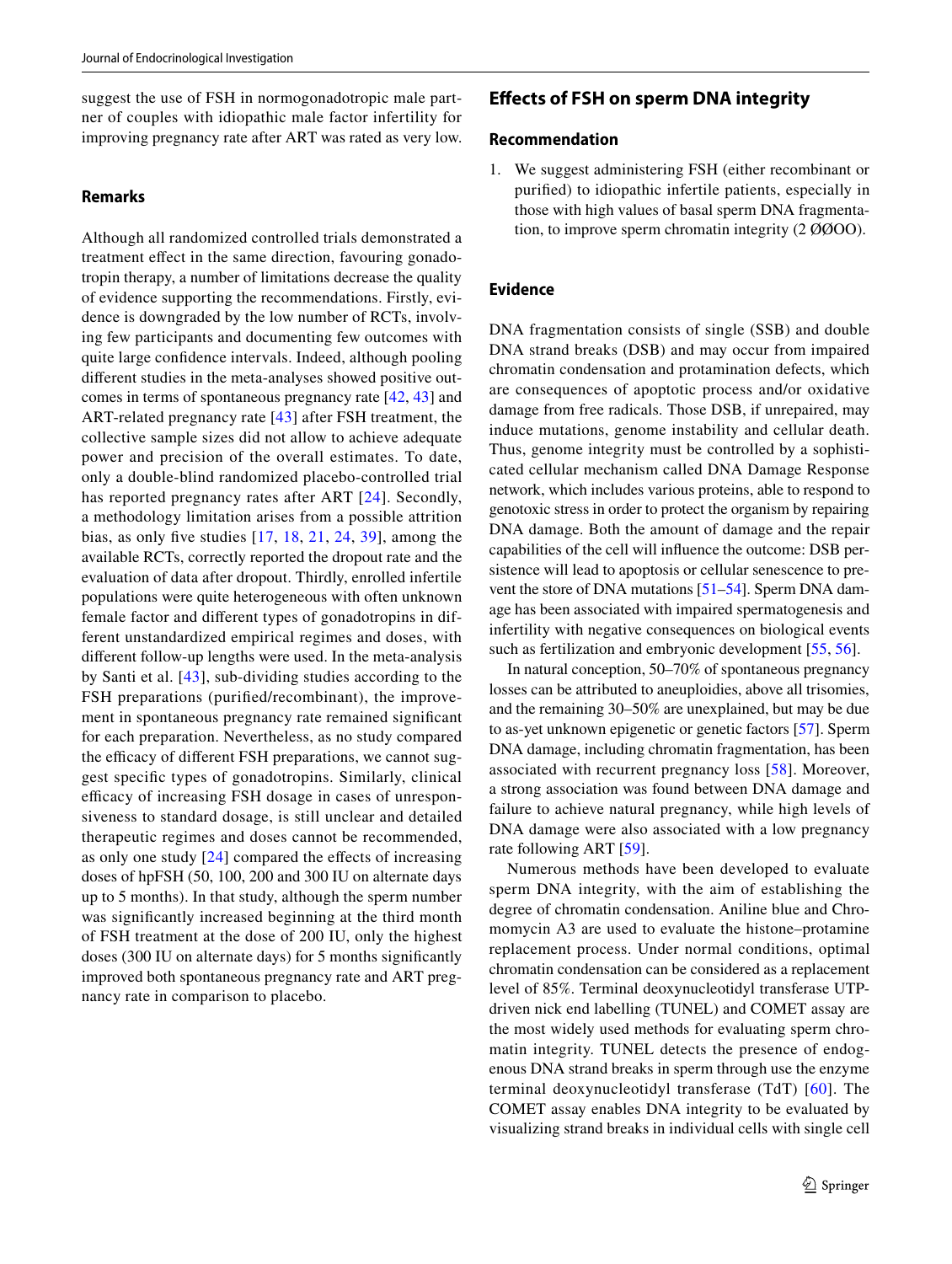gel electrophoresis. Fluorescence in situ and hybridization (FISH) techniques have been used to evaluate the presence of sperm aneuploidies.

Although the assessment of sperm chromatin integrity is still unstandardized and cannot be routinely used in the evaluation of infertile patients, recent evidence reveals it as a marker of male reproductive potential [\[61](#page-14-12)[–63](#page-14-13)].

Few papers have explored the effect of FSH treatment on DNA fragmentation. Colacurci et al. [[23](#page-13-14)] detected an improvement of sperm DNA fragmentation in oligoasthenozoospermic patients treated with rhFSH (150 UI every other day). Ruvolo et al. [[64\]](#page-14-14) reported similar results. Garolla et al. [\[41\]](#page-13-4) confrmed the previous observations, administering hpFSH. All these authors agree that the subset of patients that beneft most from the therapy is that with the highest basal DNA fragmentation index (DFI), indicating DFI >  $15\%$  as a possible cut-off. Simoni et al. [\[65\]](#page-14-15), while confrming DFI improvements after FSH therapy, underline that such improvement was signifcant only in patients carrying a homozygous wild-type N genotype for the p.N680S allele of the FSH receptor (*FSHR*) gene. Therefore, this observation seems to indicate *FSHR* gene genotype as a possible marker of response to therapy, regardless of pretherapy sperm quality. While results on sperm DNA fragmentation are encouraging, FSH therapy does not seem to be clearly associated with a reduction of chromosomal aneuploidies, detected through FISH. In fact, while Piomboni et al. [[66\]](#page-14-16) detected improvements of aneuploidies in a small series of 22 men undergoing rhFSH 150 UI every other day for 3 months, the already cited paper by Garolla et al. [[41\]](#page-13-4) could not fnd signifcant diferences in the percentage of sperm aneuploidies before and after therapy.

### **Value**

Evidence supporting the use of FSH in idiopathic infertile patients to improve sperm DNA integrity is of low quality. The task force places higher value in patients with high degrees of basal sperm DNA fragmentation.

# **Remarks**

In consideration of the limited evidence provided by the few available papers, it is advisable to suggest to idiopathic infertile patients to undergo FSH therapy especially in the presence of high levels of DFI. However, lack of standardization and infrequent employment in a routine clinical setting do not allow identifying a reliable DFI cut-off level predictive of chromatin integrity improvement. Further studies are needed to better defne the subgroup of patient who will beneft from therapy, as well as the appropriateness of utilization of techniques evaluating sperm DNA fragmentation.

# **Predictors of response to FSH treatment**

### **Recommendations**

- 1. We recommend considering FSH treatment in idiopathic oligozoospermic infertile men only when FSH plasma concentrations are in the normal range (1 ØØØØ).
- 2. We suggest not using FSH treatment in oligozoospermic infertile men with hypospermatogenesis associated with maturational disturbances at the spermatid level (2 ØØOO).
- 3. We suggest to use the analysis of polymorphisms on the *FSHR* and *FSHB* genes to predict the clinical response to FSH treatment only for research purposes (2 ØØOO).

# **Evidence**

Semen abnormalities may be sustained by various alterations of the seminiferous epithelium, which could explain the failure of FSH therapy reported by some studies [\[17,](#page-13-26) [18](#page-13-22), [67\]](#page-14-17). In fact, FSH therapy induces signifcant improvements only in a proportion of infertile patients. Therefore, a careful and complete diagnostic workup of the infertile male partner is mandatory to derive predictive information on the response to FSH treatment.

In 1968, Baccetti et al. [[7\]](#page-12-5) evaluated the effects of FSH treatment on the quality of human spermatozoa and pregnancy by examining the sperm ultrastructure of 81 infertile patients. Using spermatozoa as andrological biomarkers, they showed that the therapeutic efect of FSH depends on the type of sperm defect. Certain alterations regarding the acrosome, the chromatin, the mitochondria, and the axoneme appeared to be sensitive to FSH. All responders had spermatozoa afected by immaturity or apoptosis, suggesting that the success of therapy was predictable. Also Strehler et al.  $[27]$  $[27]$  investigated the effect of FSH administration in order to evaluate its potential for improving sperm ultrastructure. Forty-six patients with OAT attending assisted reproduction received 150 IU FSH in daily dosages of over a period of 12 weeks. Using transmission electron microscopy to examine subcellular organelles after the FSH treatment, they observed a higher percentage of integrity leading to a higher number of morphologically normal spermatozoa. These fndings suggested that treatment with FSH can be an efective way to improve sperm quality particularly in those cases of OAT associated with ultrastructural sperm alteration.

Recombinant human FSH was tested in a randomized, double-blind, placebo-controlled study by Kamischke et al. [[18](#page-13-22)] to examine its role in male idiopathic infertility. A total of 67 patients were randomized to treatment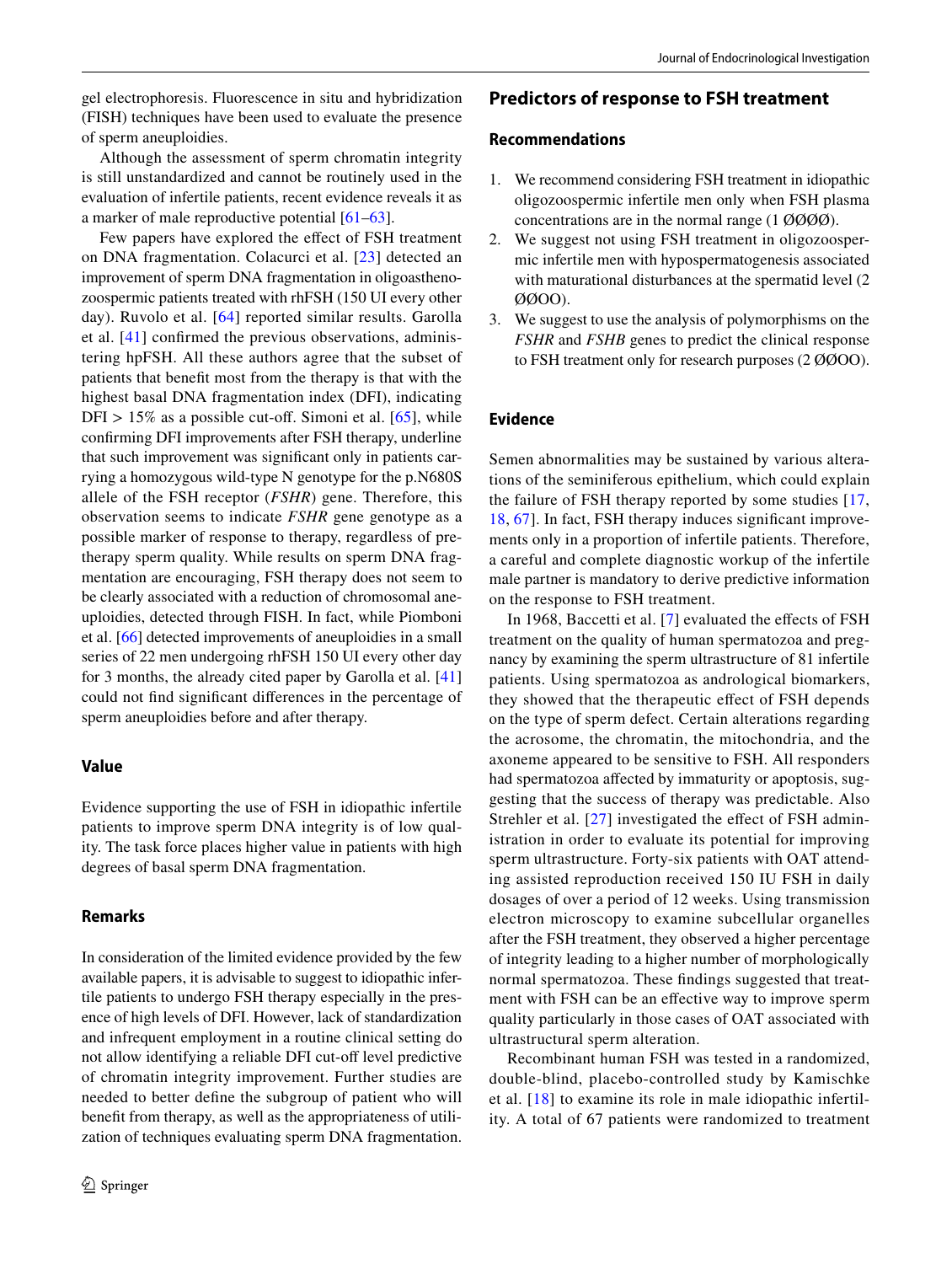(12 weeks with 150 IU rhFSH) or to placebo. In the treated group, testicular volume and DNA condensation were improved compared to placebo and baseline. This suggested looking for parameters that might identify patients who may beneft from FSH treatment.

In a prospective, controlled, randomized clinical study, Foresta et al. [[21\]](#page-13-3) evaluated the effects of FSH treatment on seminal parameters and spontaneous pregnancy in 112 infertile men afected by idiopathic oligozoospermia. Sixty-two subjects were treated with 100 IU of rhFSH on alternate days for 3 months, and 50 patients did not receive any treatment. Results showed that FSH therapy does not improve sperm concentration or pregnancy rate when infertile male patients are chosen solely by the clinical criteria of idiopathic oligospermia and normal FSH concentration. Subgroup analysis indicated that selected patients might beneft from medical therapy in terms of better sperm parameters and fertility outcome. Because subjects with high FSH plasma levels do not beneft from FSH treatment, in 2009 Foresta et al. [[50\]](#page-14-3) performed a prospective, controlled, randomized clinical study to evaluate the efect of recombinant FSH plus hCG on seminal parameters and pregnancy rate when high FSH plasma concentrations have been suppressed. Eighty-seven men affected by severe testiculopathy were included, 57 were treated with a GnRH-a and then with rhFSH and hCG, and 30 patients did not receive any treatment. Results from this trial showed that FSH therapy improves sperm parameters in severe male factor infertility when endogenous high FSH plasma levels are suppressed.

Three studies performed by the same research group, demonstrated that the knowledge of the tubular status obtained by testicular fine needle aspiration cytology (FNAC), enables to predict the positive response to FSH therapy in oligozoospermic patients [\[46,](#page-13-16) [68](#page-14-0), [69\]](#page-14-18). In a placebo-controlled, double-blind randomized clinical study, Foresta et al. [[68](#page-14-0)] evaluated tubular status and semen parameters of 90 oligozoospermic subjects with normal FSH plasma levels before and after FSH treatment. After 3 months of treatment, they reported no improvement of sperm parameters in placebo-treated patients. Among FSHtreated patients, 30% responded to FSH treatment at least doubling sperm count. Among patients who did not respond, the results of pretreatment testicular cytologic examination were consistent with hypospermatogenesis associated with maturational disturbances at the spermatid level. In contrast, patients who responded to treatment with FSH had isolated hypospermatogenesis without maturational disturbances. In a randomized single-blind study published in 2002, Foresta et al.  $[46]$  $[46]$  tested the effects of treatment with rhFSH on seminal parameters and seminiferous epithelium in 45 idiopathic patients with oligozoospermia and normal FSH plasma levels. Fifteen subjects underwent 3 months of treatment with 50 IU, 15 with 100 IU on alternate days or no treatment. The fndings of this study demonstrated that rhFSH at a dose of 100 IU, increases the spermatogonial population and sperm production in idiopathic oligozoospermic patients with normal FSH and a cytological picture of hypospermatogenesis with no maturation arrest. In another experimental controlled study, Garolla et al. [[69\]](#page-14-18) compared the predictive power of spermatid count in semen and FNAC for ART outcome after FSH therapy. A total of 174 men with severe oligozoospermia and normal plasma FSH concentration were included. Ninety-two men with hypospermatogenesis received FSH therapy for 3 months. The authors reported a strong relation between higher spermatid count and hypospermatogenesis with maturative disturbance. FSH therapy showed signifcant improvement in sperm parameters and natural or assisted fertility in patients with lower spermatid count. This study suggested that spermatid count could represent a new predictor of response to FSH therapy.

It has been shown that some polymorphisms in the *FSHR* gene are able to infuence the expression and/or sensitivity of the receptor for the hormone and the reproductive parameters both in men and women [\[70](#page-14-19)–[73\]](#page-14-20) The two most common SNPs in the coding region occur at nucleotides 919 and 2039 in exon 10, in which A⁄G transitions cause amino acid exchange from threonine (Thr) to alanine (Ala) at codon 307 and from asparagines (Asn) to serine (Ser) at codon 680, respectively [[74,](#page-14-21) [75\]](#page-14-22). There is a linkage between these polymorphic sites and the two SNPs resulting in two major, almost equally common allelic variants in the Caucasian population, Thr307-Asn680 (TN) and Ala307-Ser680 (AS), producing two distinct receptor isoforms [[76\]](#page-14-23), leading to three genotypes (TN/TN, TN/AS and AS/AS). Moreover, molecular studies on the *FSHB* gene (coding for the *β*-subunit of FSH) showed that a G/T single-nucleotide polymorphism located in the *FSHB* gene promoter (− 211 bp from the mRNA transcription start site; rs10835638) is responsible for the endogenous FSH level [\[77](#page-14-24), [78\]](#page-14-25). The combination of G/T SNP can lead to three genotypes: homozygous TT and GG and heterozygous GT.

Based on these fndings, some authors suggested that diferent genetic polymorphisms observed in *FSHR* and *FSHB* genes could infuence the response to exogenous FSH administration [\[40](#page-13-12), [48,](#page-14-1) [65](#page-14-15), [79](#page-14-26)]. In a controlled, randomized, clinical study performed by Selice et al. [[48\]](#page-14-1), the authors evaluated the response of recombinant FSH treatment in terms of sperm production based on Ala307Thr-Asn680Ser polymorphisms in the *FSHR* gene in a group of 105 oligozoospermic subjects with hypospermatogenesis and normal FSH levels. Seventy patients were randomized to treatment group (150 IU thrice per week for 3 months) and 35 to non-treatment group. When treated subjects were subdivided based on *FSHR* genotype, only subjects with at least one serine in position 680 (homozygous AS/AS and heterozygous TN/AS) had a signifcant improvement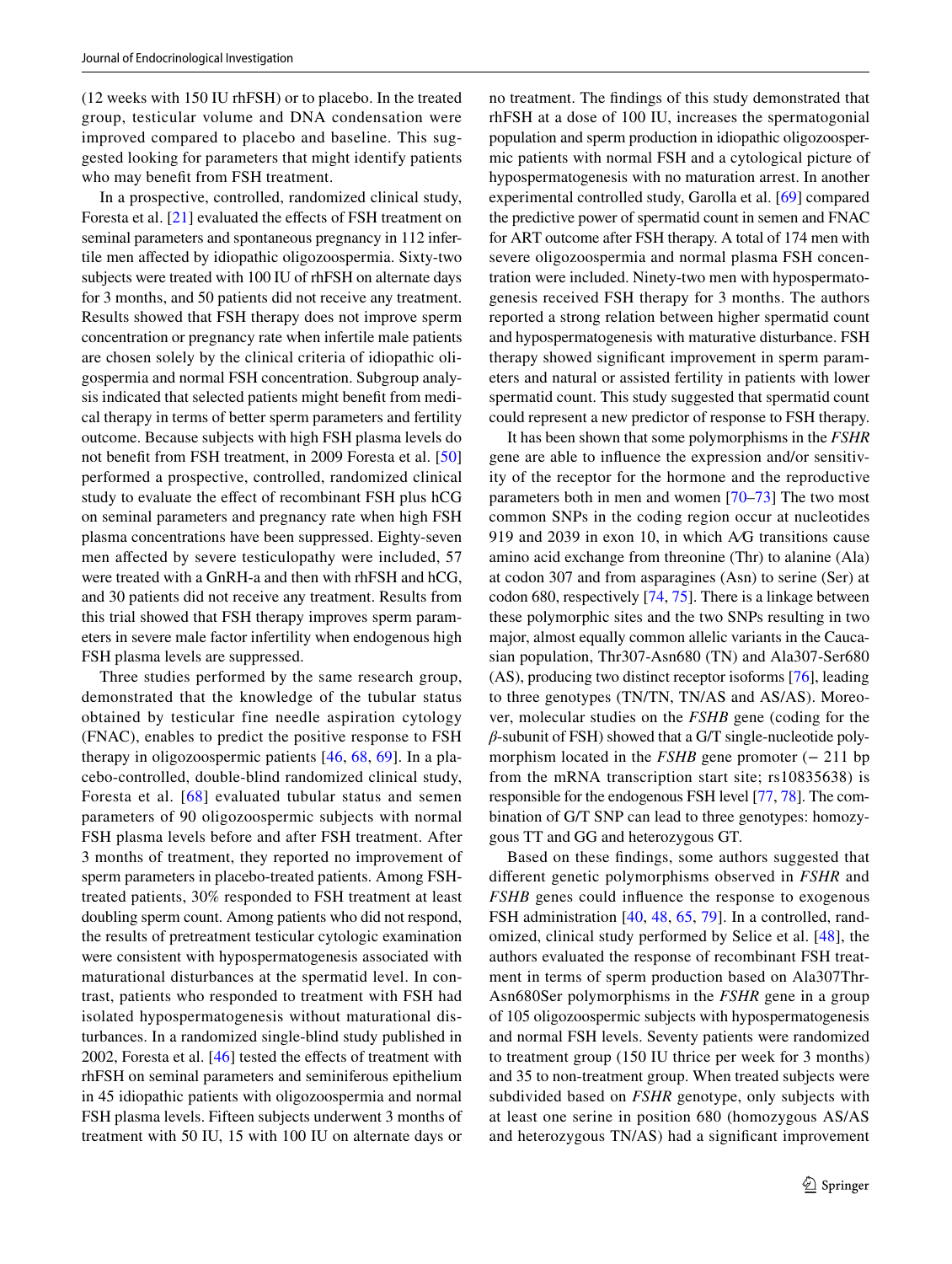of seminal parameters, whereas homozygote subjects for Thr307-Asn680 (TN/TN) showed no diference. This study suggested that the analysis of this gene could represent a valid pharmacogenetic approach to predict the response to FSH treatment.

In order to verify whether an SNP in the *FSHB* gene promoter could be a pharmacogenetic tool for the treatment of male infertility with FSH, Ferlin et al. [\[79\]](#page-14-26) performed a cross-sectional and prospective study. They evaluated 514 subjects with non-obstructive azoospermia and oligozoospermia and 248 subjects with normozoospermia. FSHB − 211 TT genotype was associated with signifcantly lower FSH levels compared with GG and GT genotypes. Treatment with FSH induced a signifcantly higher improvement in sperm count and quality in TT homozygotes regarding carriers of the G allele. This study suggested that *FSHB* − 211 TT genotype might represent a valid pharmacogenetic predictor for identifcation of potential responders to FSH treatment. Nevertheless, more recently, a prospective study on 40 patients afected by idiopathic OAT did not identify any specifc subgroup of "responders" in terms of total sperm count and total motile sperm count based on the *FSHB* and *FSHR* polymorphisms [[40\]](#page-13-12).

#### **Value**

The evidence supporting the measurement of FSH plasma concentrations (within the normal range) to select infertile men undergoing FSH therapy is of high quality. There is low evidence to advice against FSH treatment in those oligozoospermic men with maturation arrest of spermatogenesis. There is currently not enough quality of evidence to recommend the use of a pharmacogenetic approach to predict the response to the FSH treatment in clinical practice: the analysis of *FSHR* and *FSHB* genes could be suggested for experimental purposes.

#### **Remarks**

Randomized controlled trials selecting oligozoospermic patients with normal FSH plasma levels demonstrated positive efects of the standard FSH treatment (150 IU, three times a week, for 3 months) on sperm parameters and natural or assisted fertility.

Although RCTs demonstrated that patients with spermatid arrest (observed both by FNAC and spermatid count in semen) showed absent or limited response to FSH treatment, the major limitation is that all these studies were performed by the same group  $[46, 68, 69]$  $[46, 68, 69]$  $[46, 68, 69]$  $[46, 68, 69]$  $[46, 68, 69]$  $[46, 68, 69]$ .

Regarding the pharmacogenetic approach to FSH treatment, the four available studies have contradictory results and no RCTs are available [[40,](#page-13-12) [48,](#page-14-1) [65,](#page-14-15) [79\]](#page-14-26). Although this is a new and promising feld of medicine, the pharmacogenetic approach in relationship with FSH treatment requires large multicentric studies in order to provide evidence for its clinical use. In fact, while Selice et al. [\[48\]](#page-14-1) and Ferlin et al. [[79\]](#page-14-26) indicated higher responsiveness in patients carrying the polymorphic variants in *FSHR* and *FSHB* genes, the study by Simoni et al. [[65\]](#page-14-15) reported a significant positive effect in men with homozygous wild-type genotype of the *FSHR* and Casamonti et al. [[40](#page-13-12)] observed a similar frequency of responders in all *FSHR* and *FSHB* genotypes.

# **Conclusions and future directions**

Both available meta-analyses have demonstrated a signifcant positive efect of FSH therapy on sperm parameters and pregnancy rate in men with altered sperm parameters and normal FSH levels [\[42](#page-13-5), [43](#page-13-6)]. However, studies are extremely heterogeneous in many aspects: (i) patient selection criteria; (ii) primary and secondary end-points; (iii) FSH doses and type of FSH; (iv) duration of treatment. It is therefore clear that future large studies are necessary to better defne to whom, at which doses and for how long we should prescribe FSH.

In the large majority of studies, FSH administration (both hpFSH and rhFSH) have a signifcant positive efect both on quantitative and qualitative sperm parameters in about 50% of treated patients. This combined efect is typically observed after 3 months of treatment, which corresponds to the length of spermatogenesis (about 72 days). Based on the hypothesis that FSH acts at the early germ cell stages, some authors speculated on a higher efficacy of a longer therapeutic regimen. However, the few studies, based on 4 or 5 months treatments, did not clearly demonstrate a higher proportion of "responders" in respect to the standard regimen. On the other hand, a recent Italian study [[40\]](#page-13-12) has evaluated the efect of FSH treatment on the latest phase of spermatogenesis (called "spermiogenesis"). In this study, a signifcant improvement of sperm maturation, expressed in terms of higher sperm hyaluronic acid binding capacity, has been observed already after 1 month of hpFSH (with a 300 IU weekly dose) with a further increase after 3 months of treatment. The return of sperm hyaluronic acid binding capacity value to the baseline values, after the washout period, strongly supports that the observed efect is truly due to the administration of FSH.

Based on the clinical trials discussed in the present article, we can speculate that FSH has a double action on both spermatogonia and round spermatids. This double action can be used in diferent clinical contexts; for instance, a long-term (at least 3 months) treatment will increase sperm parameters with an ultimate potential beneft on spontaneous pregnancy rate. On the other hand, a 1-month therapy could be indicated prior to ART, with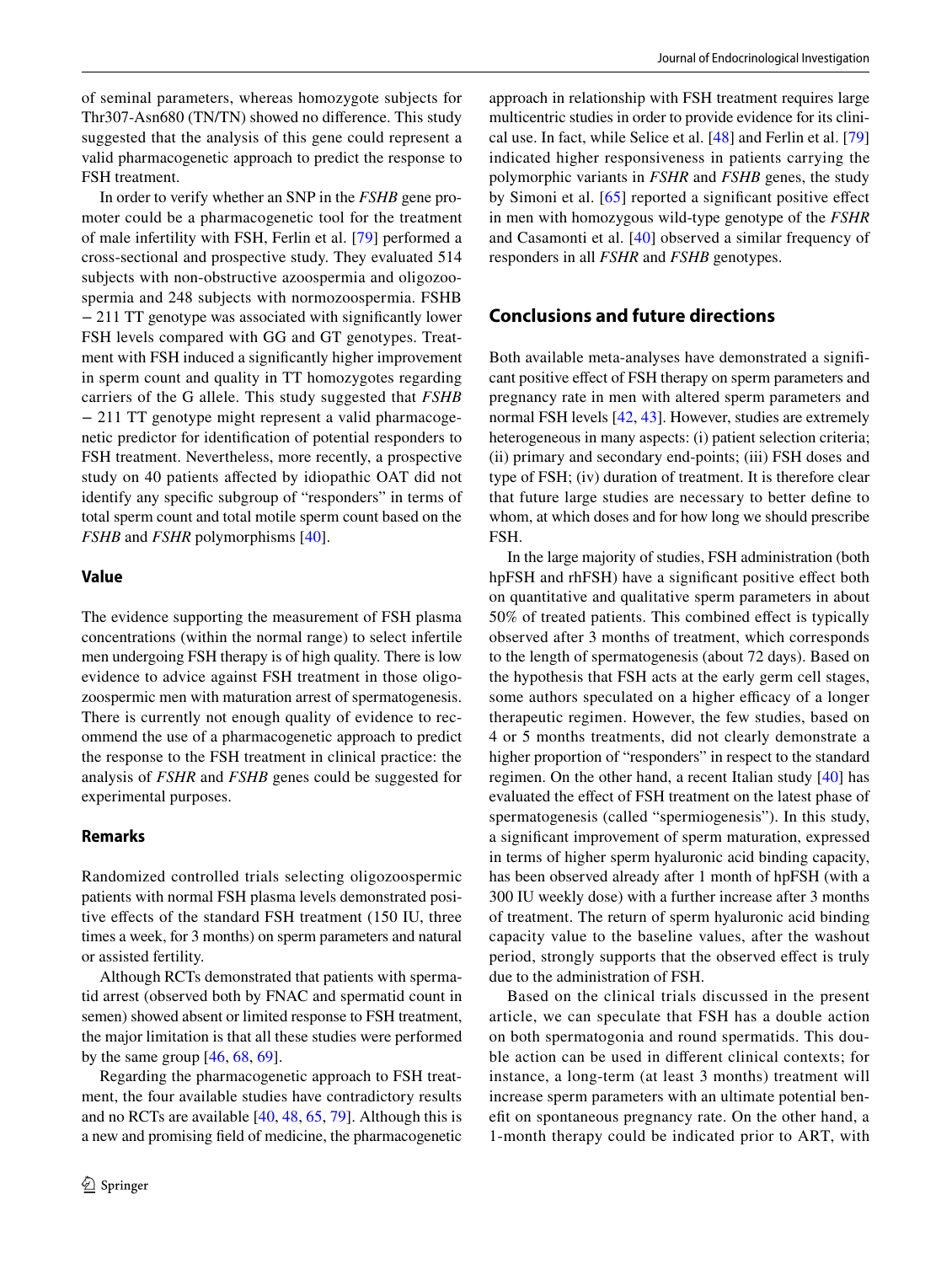the aim to increase the proportion of functionally mature spermatozoa with consequent higher likelihood of assisted pregnancy [[80](#page-14-27)]. In order to verify the clinical value of the short-term regimen, a placebo-controlled study with the primary end-point of assisted pregnancy is urgently needed. In addition, basic research, aimed at unrevealing the physiological mechanisms of FSH action on germ cell proliferation and maturation, is needed to help clinicians to defne the most appropriate treatment length.

Idiopathic infertility is a heterogeneous etiologic category in which many diferent, yet unknown genetic/epigenetic factors are likely to be involved  $[2, 3]$  $[2, 3]$  $[2, 3]$ . Since these etiologic factors are not necessary related to hormonal regulation of spermatogenesis, it is plausible that only a portion of idiopathic OAT men respond to FSH therapy. One of the most challenging aspects of FSH treatment consists in our ability to predict responsiveness prior therapy. In this respect, pharmacogenetics [[40,](#page-13-12) [48,](#page-14-1) [65](#page-14-15), [79](#page-14-26)] has been proposed as a potential predictive tool. The hypothesis behind the pharmacogenetic approach is based on genetic polymorphisms, able to modulate FSH synthesis and action. Hence, one of the most likely "responsive" subgroup is expected to include those individuals who have a genetically determined low capacity either to synthesize (polymorphism in the promoter region of *FSHB* gene) and/ or to respond to FSH (polymorphisms in the *FSHR* gene) [[81\]](#page-14-28). Such a "functional central hypogonadism" could be responsible for the inappropriately normal FSH levels in the presence of oligozoospermia and the administration of exogenous FSH could overcome this functional defect. Clearly, such a pharmacogenetic approach could convert FSH treatment in idiopathic infertile men from empiric into rational therapy. Unfortunately, data in the literature are scarce and inconclusive, underlying the need for future clinical trials on large study populations, with the possibility to analyse the combined efect of the above polymorphisms. Apart from "functional central hypogonadism", we can also expect that a "reinforced" FSH action may be efficient also in oligozoospermia caused by mutations in FSH responsive genes. Again, basic research and future genetic studies in infertile men will likely to provide a more rational basis for the selection of the best candidates for FSH therapy.

Our medical armamentarium in idiopathic OAT is frustratingly scarce and FSH treatment represents a glimmer of hope for these patients. Although more clinical and basic studies are needed to better defne the best therapeutic regimen, current data are encouraging and suggest that a 3-month FSH therapy with a minimum weekly dose of 300 IU can be attempted in idiopathic OAT with the aim to improve both quantitative and qualitative sperm parameters and pregnancy rate.

**Funding** No specifc funding was used in relation to this manuscript

# **Compliance with ethical standards**

**Conflict of interest** The authors declare that they have no confict of interest.

**Ethical approval** This article does not contain any studies with human participants or animals performed by any of the authors.

**Informed consent** Does not apply to this kind of paper.

# **References**

- <span id="page-12-0"></span>1. Isaksson R, Tiitinen A (2004) Present concept of unexplained infertility. Gynecol Endocrinol 18(5):278–290
- <span id="page-12-1"></span>2. Krausz C (2011) Male infertility: pathogenesis and clinical diagnosis. Best Pract Res Clin Endocrinol Metab 25(2):271–285
- <span id="page-12-2"></span>3. Tournaye H, Krausz C, Oates RD (2017) Novel concepts in the aetiology of male reproductive impairment. Lancet Diabetes Endocrinol 5(7):544–553
- 4. Wang SX (2011) The past, present, and future of embryo selection in in vitro fertilization: frontiers in reproduction conference. Yale J Biol Med 84(4):487–490
- <span id="page-12-3"></span>5. Singh K, Jaiswal D (2011) Human male infertility: a complex multifactorial phenotype. Reprod Sci 18(5):418–425
- <span id="page-12-4"></span>6. Hirsh A (2003) Male subfertility. BMJ 327(7416):669–672
- <span id="page-12-5"></span>Baccetti B, Strehler E, Capitani S, Collodel G, De Santo M, Moretti E et al (1997) The effect of follicle-stimulating hormone therapy on human sperm structure (Notulae seminologicae). Hum Reprod 12(9):1955–1968
- <span id="page-12-6"></span>8. Kliesch S, Behre HM, Nieschlag E (1995) Recombinant human follicle stimulating hormone and human chorionic gonadotropin for induction of spermatogenesis in a hypogonadal male. Fertil Steril 63(6):1326–1328
- <span id="page-12-7"></span>9. van Rijkom J, Leufkens H, Crommelin D, Rutten F, Broekmans A (1999) Assessment of biotechnology drugs: what are the issues? Health Policy 47(3):255–274
- <span id="page-12-8"></span>10. Zwart-van Rijkom JE, Broekmans FJ, Leufkens HG (2002) From HMG through purifed urinary FSH preparations to recombinant FSH: a substitution study. Hum Reprod 17(4):857–865
- <span id="page-12-9"></span>11. Vicari E, Mongioì A, Calogero AE, Moncada ML, Sidoti G, Polosa P, D'Agata R (1992) Therapy with human chorionic gonadotrophin alone induces spermatogenesis in men with isolated hypogonadotrophic hypogonadism-long-term follow-up. Int J Androl 15(4):320–329
- <span id="page-12-10"></span>12. Zacharin M, Sabin MA, Nair VV, Dabadghao P (2012) Addition of recombinant follicle-stimulating hormone to human chorionic gonadotropin treatment in adolescents and young adults with hypogonadotropic hypogonadism promotes normal testicular growth and may promote early spermatogenesis. Fertil Steril 98(4):836–842
- <span id="page-12-11"></span>13. La Vignera S, Condorelli RA, Cimino L, Russo GI, Morgia G, Calogero AE (2016) Late-onset hypogonadism: the advantages of treatment with human chorionic gonadotropin rather than testosterone. Aging Male 19(1):34–39
- <span id="page-12-12"></span>14. Acosta AA, Oehninger S, Ertunc H, Philput C (1991) Possible role of pure human follicle-stimulating hormone in the treatment of severe male infertility by assisted reproduction: preliminary report. Fertil Steril 55(6):1150–1156
- <span id="page-12-13"></span>15. Acosta AA, Khalifa E, Oehninger S (1992) Pure human follicle stimulating hormone has a role in the treatment of severe male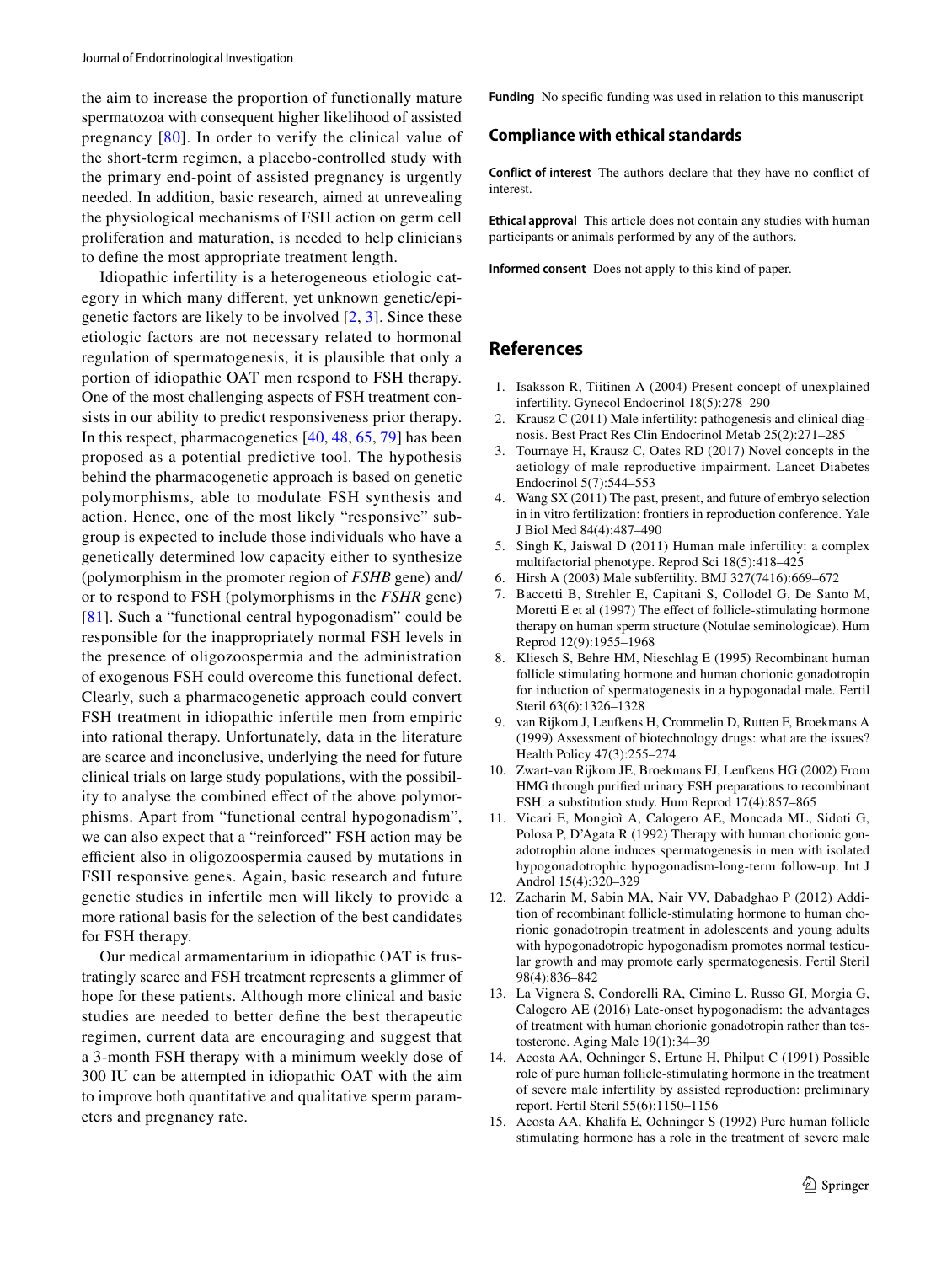infertility by assisted reproduction: Norfolk's total experience. Hum Reprod 7(8):1067–1072

- <span id="page-13-1"></span>16. Bartoov B, Eltes F, Lunenfeld E, Har-Even D, Lederman H, Lunenfeld B (1994) Sperm quality of subfertile males before and after treatment with human follicle-stimulating hormone. Fertil Steril 61(4):727–734
- <span id="page-13-26"></span>17. Matorras R, Perez C, Corcostegui B, Pijoan JI, Ramon O, Delgado P et al (1997) Treatment of the male with follicle-stimulating hormone in intrauterine insemination with husband's spermatozoa: a randomized study. Hum Reprod 12(1):24–28
- <span id="page-13-22"></span>18. Kamischke A, Behre HM, Bergmann M, Simoni M, Schäfer T, Nieschlag E (1998) Recombinant human follicle stimulating hormone for treatment of male idiopathic infertility: a randomized, double-blind, placebo-controlled, clinical trial. Hum Reprod 13(3):596–603
- <span id="page-13-28"></span>19. Ben-Rafael Z, Farhi J, Feldberg D, Bartoov B, Kovo M, Eltes F et al (2000) Follicle-stimulating hormone treatment for men with idiopathic oligoteratoasthenozoospermia before in vitro fertilization: the impact on sperm microstructure and fertilization potential. Fertil Steril 73(1):24–30
- <span id="page-13-2"></span>20. Baccetti B, Piomboni P, Bruni E, Capitani S, Gambera L, Moretti E et al (2004) Efect of follicle-stimulating hormone on sperm quality and pregnancy rate. Asian J Androl 6(2):133–137
- <span id="page-13-3"></span>21. Foresta C, Bettella A, Garolla A, Ambrosini G, Ferlin A (2005) Treatment of male idiopathic infertility with recombinant human follicle-stimulating hormone: a prospective, controlled, randomized clinical study. Fertil Steril 84(3):654–661
- <span id="page-13-19"></span>22. Efesoy O, Cayan S, Akbay E (2009) The efficacy of recombinant human follicle-stimulating hormone in the treatment of various types of male-factor infertility at a single university hospital. J Androl 30(6):679–684
- <span id="page-13-14"></span>23. Colacurci N, Monti MG, Fornaro F, Izzo G, Izzo P, Trotta C et al (2012) Recombinant human FSH reduces sperm DNA fragmentation in men with idiopathic oligoasthenoteratozoospermia. J Androl 33(4):588–593
- <span id="page-13-0"></span>24. Ding YM, Zhang XJ, Li JP, Chen SS, Zhang RT, Tan WL et al (2015) Treatment of idiopathic oligozoospermia with recombinant human follicle-stimulating hormone: a prospective, randomized, double-blind, placebo-controlled clinical study in Chinese population. Clin Endocrinol (Oxf) 83(6):866–871
- 25. Sigg C, Baclu M (1994) Improvement of sperm concentration and bovine mucus penetration in idiopathic oligozoospermia by administration of pure FSH. Hum Reprod 9(Suppl 4):47
- 26. Merino G, Carranza-Lira S, Martinez-Chequer JC (1996) Sperm characteristics and hormonal profle before and after treatment with follicle-stimulating hormone in infertile patients. Arch Androl 37(3):197–200
- <span id="page-13-21"></span>27. Strehler E, Sterzik K, De Santo M, Abt M, Wiedemann R, Bellati U et al (1997) The effect of follicle-stimulating hormone therapy on sperm quality: an ultrastructural mathematical evaluation. J Androl 18(4):439–447
- 28. Glander HJ, Kratzsch J (1997) Efects of pure human follicle stimulating hormone (pFSH) on sperm quality correlate with the hypophyseal response to gonadotropin-releasing hormone (GnRH). Andrologia 29(1):23–28
- <span id="page-13-9"></span>29. Radicioni A, Schwarzenberg TL (1999) The use of FSH in adolescents and young adults with idiopathic, unilateral, left varicocele not undergoing surgical intervention. Preliminary study. Minerva Endocrinol 24(2):63–68
- <span id="page-13-17"></span>30. Arnaldi G, Balercia G, Barbatelli G, Mantero F (2000) Efects of long-term treatment with human pure follicle-stimulating hormone on semen parameters and sperm-cell ultrastructure in idiopathic oligoteratoasthenozoospermia. Andrologia 32(3):155–161
- <span id="page-13-18"></span>31. Foresta C, Bettella A, Merico M, Garolla A, Plebani M, Ferlin A et al (2000) FSH in the treatment of oligozoospermia. Mol Cell Endocrinol 161(1–2):89–97
- <span id="page-13-10"></span>32. Zarrilli S, Paesano L, Colao A, Mirone V, Lombardi G, De Rosa M (2000) FSH treatment improves sperm function in patients after varicocelectomy. J Endocrinol Invest 23(2):68–73
- <span id="page-13-15"></span>33. Caroppo E, Niederberger C, Vizziello GM, D'Amato G (2003) Recombinant human follicle-stimulating hormone as a pretreatment for idiopathic oligoasthenoteratozoospermic patients undergoing intracytoplasmic sperm injection. Fertil Steril 80(6):1398–1403
- <span id="page-13-11"></span>34. Fernández-Arjona M, Díaz J, Cortes I, González J, Rodriguez JM, Alvarez E (2003) Relationship between gonadotrophin secretion, inhibin B and spermatogenesis in oligozoospermic men treated with highly purifed urinary follicle-stimulating hormone (uFSH-HP): a preliminary report. Eur J Obstet Gynecol Reprod Biol 107(1):47–51
- <span id="page-13-23"></span>35. Paradisi R, Busacchi P, Seracchioli R, Porcu E, Venturoli S (2006) Efects of high doses of recombinant human follicle-stimulating hormone in the treatment of male factor infertility: results of a pilot study. Fertil Steril 86(3):728–731
- <span id="page-13-8"></span>36. Valenti D, La Vignera S, Condorelli RA, Rago R, Barone N, Vicari E et al (2013) Follicle-stimulating hormone treatment in normogonadotropic infertile men. Nat Rev Urol 10(1):55–62
- <span id="page-13-20"></span>37. Condorelli RA, Calogero AE, Vicari E, Mongioi' L, Burgio G, Cannarella R et al (2014) Reduced seminal concentration of CD45pos cells after follicle-stimulating hormone treatment in selected patients with idiopathic oligoasthenoteratozoospermia. Int J Endocrinol 2014:372060
- <span id="page-13-24"></span>38. Paradisi R, Natali F, Fabbri R, Battaglia C, Seracchioli R, Venturoli S (2014) Evidence for a stimulatory role of high doses of recombinant human follicle-stimulating hormone in the treatment of male-factor infertility. Andrologia 46(9):1067–1072
- <span id="page-13-27"></span>39. Farrag A, Sagnella F, Pappalardo S, Costantini A, Lisi F, Carfagna P et al (2015) The use of r-hFSH in treatment of idiopathic male factor infertility before ICSI. Eur Rev Med Pharmacol Sci 19(12):2162–2167
- <span id="page-13-12"></span>40. Casamonti E, Vinci S, Serra E, Fino MG, Brilli S, Lotti F et al (2017) Short-term FSH treatment and sperm maturation: a prospective study in idiopathic infertile men. Andrology 5(3):414–422
- <span id="page-13-4"></span>41. Garolla A, Ghezzi M, Cosci I, Sartini B, Bottacin A, Engl B et al (2017) FSH treatment in infertile males candidate to assisted reproduction improved sperm DNA fragmentation and pregnancy rate. Endocrine 56(2):416–425
- <span id="page-13-5"></span>42. Attia AM, Abou-Setta AM, Al-Inany HG (2013) Gonadotrophins for idiopathic male factor subfertility. Cochrane Database Syst Rev 23(8):CD005071
- <span id="page-13-6"></span>43. Santi D, Granata AR, Simoni M (2015) FSH treatment of male idiopathic infertility improves pregnancy rate: a meta-analysis. Endocr Connect 4(3):R46–R58
- <span id="page-13-7"></span>44. Swiglo BA, Murad MH, Schünemann HJ, Kunz R, Vigersky RA, Guyatt GH et al (2008) A case for clarity, consistency, and helpfulness: state-of-the-art clinical practice guidelines in endocrinology using the grading of recommendations, assessment, development, and evaluation system. J Clin Endocrinol Metab 93(3):666–673
- <span id="page-13-13"></span>45. Palomba S, Falbo A, Espinola S, Rocca M, Capasso S, Cappiello F et al (2011) Efects of highly purifed follicle-stimulating hormone on sperm DNA damage in men with male idiopathic subfertility: a pilot study. J Endocrinol Invest 34(10):747–752
- <span id="page-13-16"></span>46. Foresta C, Bettella A, Merico M, Garolla A, Ferlin A, Rossato M (2002) Use of recombinant human follicle-stimulating hormone in the treatment of male factor infertility. Fertil Steril 77(2):238–244
- <span id="page-13-25"></span>47. Knuth UA, Honigl W, Bals-Pratsch M, Schleicher G, Nieschlag E (1987) Treatment of severe oligospermia with human chorionic gonadotropin/human menopausal gonadotropin: a placebo-controlled, double blind trial. J Clin Endocrinol Metab 65(6):1081–1087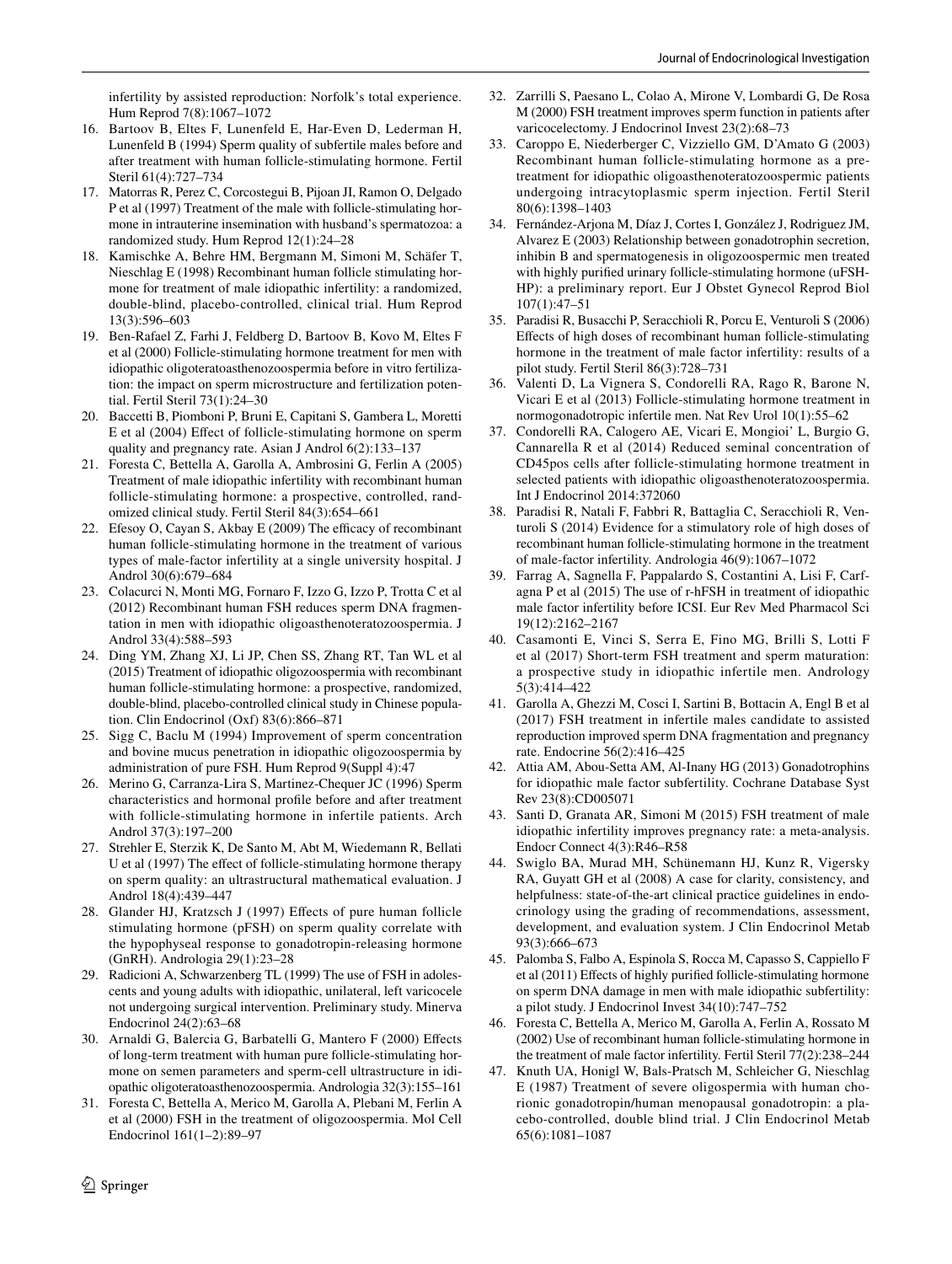- <span id="page-14-1"></span>48. Selice R, Garolla A, Pengo M, Caretta N, Ferlin A, Foresta C (2011) The response to FSH treatment in oligozoospermic men depends on FSH receptor gene polymorphisms. Int J Androl 34(4):306–312
- <span id="page-14-2"></span>49. Ashkenazi J, Bar-Hava I, Farhi J, Levy T, Feldberg D, Orvieto R et al (1999) The role of purifed follicle stimulating hormone therapy in the male partner before intracytoplasmic sperm injection. Fertil Steril 72(4):670–673
- <span id="page-14-3"></span>50. Foresta C, Selice R, Moretti A, Pati MA, Carraro M, Engl B et al (2009) Gonadotropin administration after gonadotropin-releasinghormone agonist: a therapeutic option in severe testiculopathies. Fertil Steril 92(4):1326–1332
- <span id="page-14-4"></span>51. Zini A (2011) Are sperm chromatin and DNA defects relevant in the clinic? Syst Biol Reprod Med 57(1–2):78–85
- 52. Smit M, van Casteren NJ, Wildhagen MF, Romijn JC, Dohle GR (2010) Sperm DNA integrity in cancer patients before and after cytotoxic treatment. Hum Reprod 25(8):1877–1883
- 53. Ribas-Maynou J, Gawecka JE, Benet J, Ward WS (2014) Doublestranded DNA breaks hidden in the neutral Comet assay suggest a role of the sperm nuclear matrix in DNA integrity maintenance. Mol Hum Reprod 20(4):330–340
- <span id="page-14-5"></span>54. Muratori M, Tamburrino L, Marchiani S, Cambi M, Olivito B, Azzari C et al (2015) Investigation on the origin of sperm DNA Fragmentation: role of apoptosis, immaturity and oxidative stress. Mol Med 21:109–122
- <span id="page-14-6"></span>55. Zini A, Bielecki R, Phang D, Zenzes MT (2001) Correlations between two markers of sperm DNA integrity, DNA denaturation and DNA fragmentation, in fertile and infertile men. Fertil Steril 75(4):674–677
- <span id="page-14-7"></span>56. Zini A, Boman JM, Belzile E, Ciampi A (2008) Sperm DNA damage is associated with an increased risk of pregnancy loss after IVF and ICSI: systematic review and meta-analysis. Hum Reprod 23(12):2663–2668
- <span id="page-14-8"></span>57. Carrell DT, Wilcox AL, Lowy L, Peterson CM, Jones KP, Erickson L et al (2003) Elevated sperm chromosome aneuploidy and apoptosis in patients with unexplained recurrent pregnancy loss. Obstet Gynecol 101(6):1229–1235
- <span id="page-14-9"></span>58. Carlini T, Paoli D, Pelloni M, Faja F, Dal Lago A, Lombardo F et al (2017) Sperm DNA fragmentation in Italian couples with recurrent pregnancy loss. Reprod Biomed Online 34(1):58–65
- <span id="page-14-10"></span>59. Robinson L, Gallos ID, Conner SJ, Rajkhowa M, Miller D, Lewis S et al (2012) The effect of sperm DNA fragmentation on miscarriage rates: a systematic review and meta-analysis. Hum Reprod 27(10):2908–2917
- <span id="page-14-11"></span>60. Muratori M, Forti G, Baldi E (2008) Comparing fow cytometry and fuorescence microscopy for analyzing human sperm DNA fragmentation by TUNEL labeling. Cytom A 73(9):785–787
- <span id="page-14-12"></span>61. Evenson DP, Wixon R (2006) Clinical aspects of sperm DNA fragmentation detection and male infertility. Theriogenology 65(5):979–991
- 62. Castillo J, Estanyol JM, Ballesca JL, Oliva R (2015) Human sperm chromatin epigenetic potential: genomics, proteomics, and male infertility. Asian J Androl 17(4):601–609
- <span id="page-14-13"></span>63. Simon L, Zini A, Dyachenko A, Ciampi A, Carrell DT (2017) A systematic review and meta-analysis to determine the efect of sperm DNA damage on in vitro fertilization and intracytoplasmic sperm injection outcome. Asian J Androl 19(1):80–90
- <span id="page-14-14"></span>64. Ruvolo G, Roccheri MC, Brucculeri AM, Longobardi S, Cittadini E, Bosco L (2013) Lower sperm DNA fragmentation after r-FSH administration in functional hypogonadotropic hypogonadism. J Assist Reprod Genet 30(4):497–503
- <span id="page-14-15"></span>65. Simoni M, Santi D, Negri L, Hofmann I, Muratori M, Baldi E et al (2016) Treatment with human, recombinant FSH improves sperm DNA fragmentation in idiopathic infertile men depending on the FSH receptor polymorphism p. N680S: a pharmacogenetic study. Hum Reprod 31(9):1960–1969
- <span id="page-14-16"></span>66. Piomboni P, Serafni F, Gambera L, Musacchio C, Collodel G, Morgante G et al (2009) Sperm aneuploidies after human recombinant follicle stimulating hormone therapy in infertile males. Reprod Biomed Online 18(5):622–629
- <span id="page-14-17"></span>67. Attia AM, Al-Inany HG, Farquhar C, Proctor M (2007) Gonadotrophins for idiopathic male factor subfertility. Cochrane Database Syst Rev 17:CD005071
- <span id="page-14-0"></span>68. Foresta C, Bettella A, Ferlin A, Garolla A, Rossato M (1998) Evidence for a stimulatory role of follicle-stimulating hormone on the spermatogonial population in adult males. Fertil Steril 69(4):636–642
- <span id="page-14-18"></span>69. Garolla A, Selice R, Engl B, Bertoldo A, Menegazzo M, Finos L et al (2014) Spermatid count as a predictor of response to FSH therapy. Reprod Biomed Online 29(1):102–112
- <span id="page-14-19"></span>70. Aittomaki K, Lucena JL, Pakarinen P, Sistonen P, Tapanainen J, Gromoll J et al (1995) Mutation in the follicle-stimulating hormone receptor gene causes hereditary hypergonadotropic ovarian failure. Cell 82(6):959–968
- 71. Behre HM, Greb RR, Mempel A, Sonntag B, Kiesel L, Kaltwasser P et al (2005) Signifcance of a common single nucleotide polymorphism in exon 10 of the follicle-stimulating hormone (FSH) receptor gene for the ovarian response to FSH: a pharmacogenetic approach to controlled ovarian hyperstimulation. Pharmacogenetics Genomics 15(7):451–456
- 72. Greb RR, Grieshaber K, Gromoll J, Sonntag B, Nieschlag E, Kiesel L et al (2005) A common single nucleotide polymorphism in exon 10 of the human follicle stimulating hormone receptor is a major determinant of length and hormonal dynamics of the menstrual cycle. J Clin Endocrinol Metab 90(8):4866–4872
- <span id="page-14-20"></span>73. Tuttelmann F, Laan M, Grigorova M, Punab M, Sober S, Gromoll J (2012) Combined efects of the variants FSHB-211G > T and FSHR 2039A > G on male reproductive parameters. J Clin Endocrinol Metab 97(10):3639–3647
- <span id="page-14-21"></span>74. Simoni M, Gromoll J, Nieschlag E (1997) The follicle-stimulating hormone receptor: biochemistry, molecular biology, physiology and pathophysiology. Endocr Rev 18(6):739–773
- <span id="page-14-22"></span>75. Liu JY, Gromoll J, Cedars MI, La Barbera AR (1998) Identifcation of allelic variants in the follicle-stimulating hormone receptor genes of females with or without hypergonadotropic amenorrhea. Fertil Steril 70(2):326–331
- <span id="page-14-23"></span>76. Simoni M, Gromoll J, Hoppner W, Kamischke A, Kraft T, Stahle D et al (1999) Mutational analysis of the follicle-stimulating hormone (FSH) receptor in normal and infertile men: identifcation and characterization of two discrete FSH receptor isoforms. J Clin Endocrinol Metab 84(2):751–755
- <span id="page-14-24"></span>77. Grigorova M, Rull K, Laan M (2007) Haplotype structure of FSHB, the beta-subunit gene for fertility-associated folliclestimulating hormone: possible infuence of balancing selection. Ann Hum Genet 71(Pt 1):18–28
- <span id="page-14-25"></span>78. Grigorova M, Punab M, Ausmees K, Laan M (2008) FSHB promoter polymorphism within evolutionary conserved element is associated with serum FSH level in men. Hum Reprod 23(9):2160–2166
- <span id="page-14-26"></span>79. Ferlin A, Vinanzi C, Selice R, Garolla A, Frigo AC, Foresta C (2011) Toward a pharmacogenetic approach to male infertility: polymorphism of follicle-stimulating hormone beta-subunit promoter. Fertil Steril 96(6):1344–1349
- <span id="page-14-27"></span>80. Worrilow KC, Eid S, Woodhouse D, Perloe M, Smith S, Witmyer J et al (2013) Use of hyaluronan in the selection of sperm for intracytoplasmic sperm injection (ICSI): signifcant improvement in clinical outcomes-multicenter, double-blinded and randomized controlledtrial. Hum Reprod 28(2):306–314
- <span id="page-14-28"></span>Grigorova M, Punab M, Punab AM, Poolamets O, Vihljajev V, Zilaitienė B et al (2014) Reproductive physiology in young men is cumulatively afected by FSH-action modulating genetic